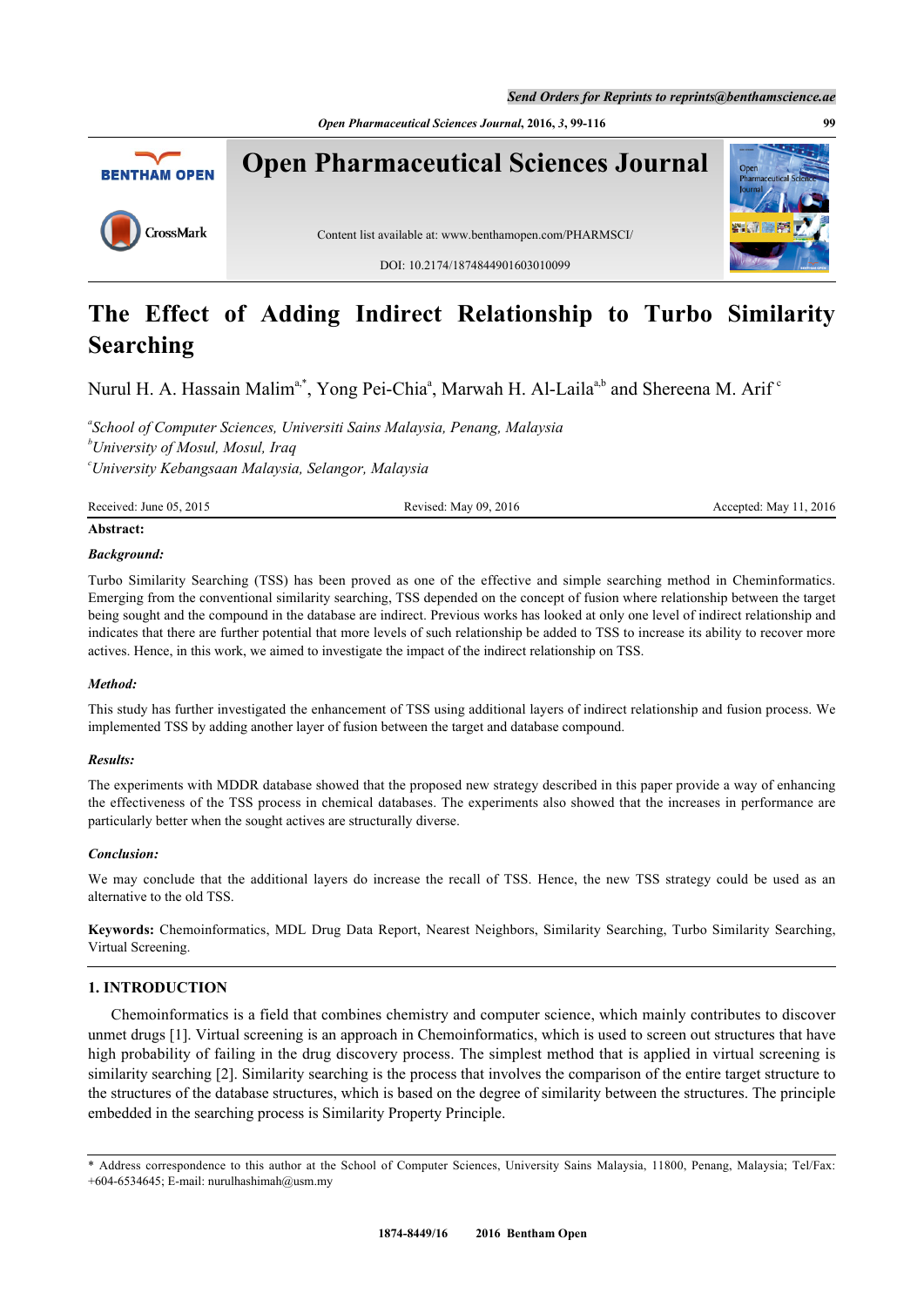Similar Property Principle is the very first idea enunciated explicitly by [\[3](#page-16-2)]. This principle is the general idea being applied in virtual screening, which states that chemical structures that are similar to a structure of interest will always possess some similar characteristics [[3](#page-16-2)]. Therefore, according to the principle, a chemical molecule that resides in a database which has not been tested for biological activity, containing some levels of structural similarity to a molecule that is known to exhibit the activity of interest (*i.e*. target or reference structure), is considered as having a higher chance to be active. In a comparison among database-molecules, the molecule that has a higher degree of similarity to the target structure is more likely to be active than the others [[4\]](#page-16-3).

Another important concept related to the Similar Property Principle studied by Patterson *et al.* is the Neighborhood Behavior. This study stated that structures that reside in the same region are likely to have some similar properties [[5\]](#page-16-4). The use of neighborhood behavior has been proven to efficiently increase the performance of the searching process [[6](#page-16-5), [7\]](#page-16-6).

A chemical similarity searching (SS) strategy involves the calculation of the degree of resemblance between the target structure and every molecule in the database. Then, the database molecules are ranked in a decreasing order based on the similarity score. The vital idea in this strategy is to screen only the top-ranked database molecules.

SS is a single target search that had been enhanced into multi-target search systems that works based on Neighborhood Behavior. There are two interrelated methods that had been suggested by the Willett's group in Sheffield *i.e*. Group Fusion (GF) and Turbo similarity searching (TSS). GF works by combining the searching results of SS with a number of different queries (often ten). Whereas TSS is an enhanced SS *via* incorporation of GF at the second stage of the algorithm.

<span id="page-1-0"></span>In the first stage of TSS, an SS is conducted resulting in a list of nearly similar structures that are ranked in descending order using the similarity score. The top-ranked structures are known as the nearest neighbors (NN) which is assumed to own the same biological activity of the structure used as target in the SS. The second stage is proceeded by using a number of the NN as target in the SS and the results for each of them are combined to infer one final rank. This is the so-called GF that works on multi-structures emerging from one initial target. Willett's group named this multi-target approach using the term turbo reflecting the ability of turbocharger to directly increase the power of an engine. Hence, TSS is analogous in this way, at which TSS uses the NN of target structure to increase the performance of a search engine [[4\]](#page-16-3).



**Fig. (1).** Relationship residing in SS and TSS.

Besides, the NN that appears in TSS is the contributor to the indirect relationship in the process. Based on (Fig. **[1](#page-1-0)**), direct relationship in SS exists between database structures and target structure, in order to ensure the retrieval process is solely based on structural similarities between them. However, in TSS, indirect relationship resides between database structures and target structure. Direct relationship only resides between target structure and NN, and between NN and database structures, which is clearly shown in Fig. (**[1](#page-1-0)**). The work by Todeschini *et al.* [[8\]](#page-16-7) has reported an initial result of the newly implemented strategy of TSS that works by adding another layer of indirect relationship between the database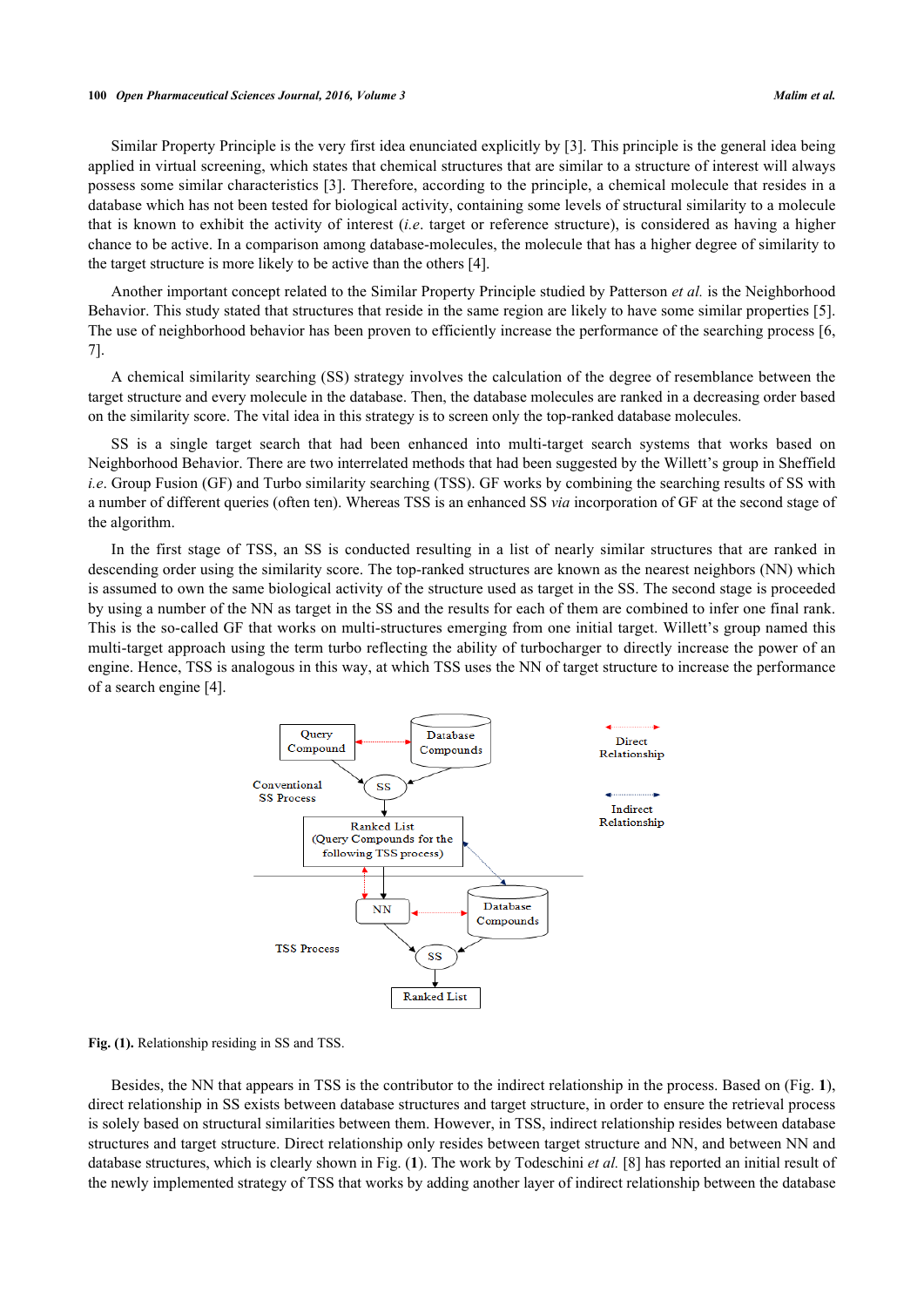and target structures based on one activity classes. This paper reports the full result that involved additional ten activity classes and further discusses the impact of the indirect relationship on the heterogeneity of activity classes.

# **2. BACKGROUND**

# **2.1. Basic Components of SS and TSS**

SS is applied in a fixed context to which target structures and database structures are represented by equivalent sets of molecular descriptors in which the similarity between these sets of descriptor is calculated using similarity coefficients. Molecular descriptors are usually vectors representing attributes of chemical structures. Whilst, similarity coefficients are numerical measures that are based on calculation of the degree of resemblance between structures.

The most widely used molecular descriptors are called fingerprints. Fingerprints are binary representation of a compound in a form of bitstrings or a Boolean array. Bitstrings are series of "0"s and "1"s in which each position corresponds to the presence (denoted by 1) or absence (denoted by 0) of a fragment in a chemical structure. They are calculated from 2D graph representation of chemical structrures. This descriptor exists in many variations based on how they are weighted. The above mentioned bitstrings are weighted by 1 for each fragment that is present. Another variant is weighted by the number of occurrence of those fragments that are present in the structure. These fingerprints can be generated using software such as Scitegic's Pipeline Pilot to produce ECFP4 and ECFC4 fingerprints that correspond to each of the variant respectively [\[9](#page-16-8)]. The value 4 denotes the number of bonds taken into consideration by the software to generate the fingerprint by encoding the bond radius encircling an atom [\[9](#page-16-8)], where in this case there are four bonds. The third variant of the representation *i.e* SRECFC4 is weighted by the square root of the fragment occurrence fingerprint. Hence, the SRECFC4 is actually generated by applying a square root on ECFC4.

Similarity coefficients on the other hand enumerate the degree of resemblance between compounds in two forms *i.e*. dichotomous and continuous. There are a number of coefficients that are being used by researchers but the most popular and acknowledged as an industrial standard is the Tanimoto coefficient [\[10](#page-17-0)]. For ECFP4 representation, a dichotomous version of the coefficient is being used and the similarity is described based on four terms. Let A and B be the compound to be compared represented by the binary bits. The first term, *a*, is the count of bits "on" in A. The second is *b*, the count of bits "on" in B. The third term, *c*, is the count of bits "on" in both A and B. The final term is *d* which is the count of "off" bits in both A and B. Thus as shown in Equation 1.

$$
n = a + b \cdot c + d \tag{1}
$$

where *n* is the total number of bits in the bitstring. The similarity of both compound is given by  $S(A,B)$ . Hence, the Tanimoto formula would hold the following Equation 2.

$$
\mathbf{S}_{\mathbf{A},\mathbf{B}} = \frac{c}{a+b-c} \tag{2}
$$

Where similarity values calculated range from  $0 - 1$ . Whereas the Tanimoto formula for the ECFC4 and SRECFC4 representation is in a continuous form as in Equation 3.

$$
S_{A,B} = \frac{\sum_{j=1}^{j=n} x_{jA} x_{jB}}{\sum_{j=1}^{j=n} (x_{jA})^2 + \sum_{j=1}^{j=n} (x_{jB})^2 - \sum_{j=1}^{j=n} x_{jA} x_{jB}}
$$
(3)

where  $x_{iA}$  and  $x_{iB}$  are the values of the  $j<sup>th</sup>$  attribute in objects *A* and *B*, respectively. The length of fingerprints is symbolized by *n* which is the total number of attributes of an object. Note that object in our case are structures under considerations and that all values  $x_{iA}$ ,  $x_{iB}$  are non-negative fragments occurrence weights.

SS produces a result set of structures with similarity score ranked from the most similar to dissimilar. The top 200 structures from this result set are selected as the NN and used as query structures in a separate SS procedure before being fused into the second phase of TSS. Fusion involves a fusion rule that determines how the result set produced by the NN is being combined. There are a number of fusion rules, as described in [[11](#page-17-1)], one of which is the MAX fusion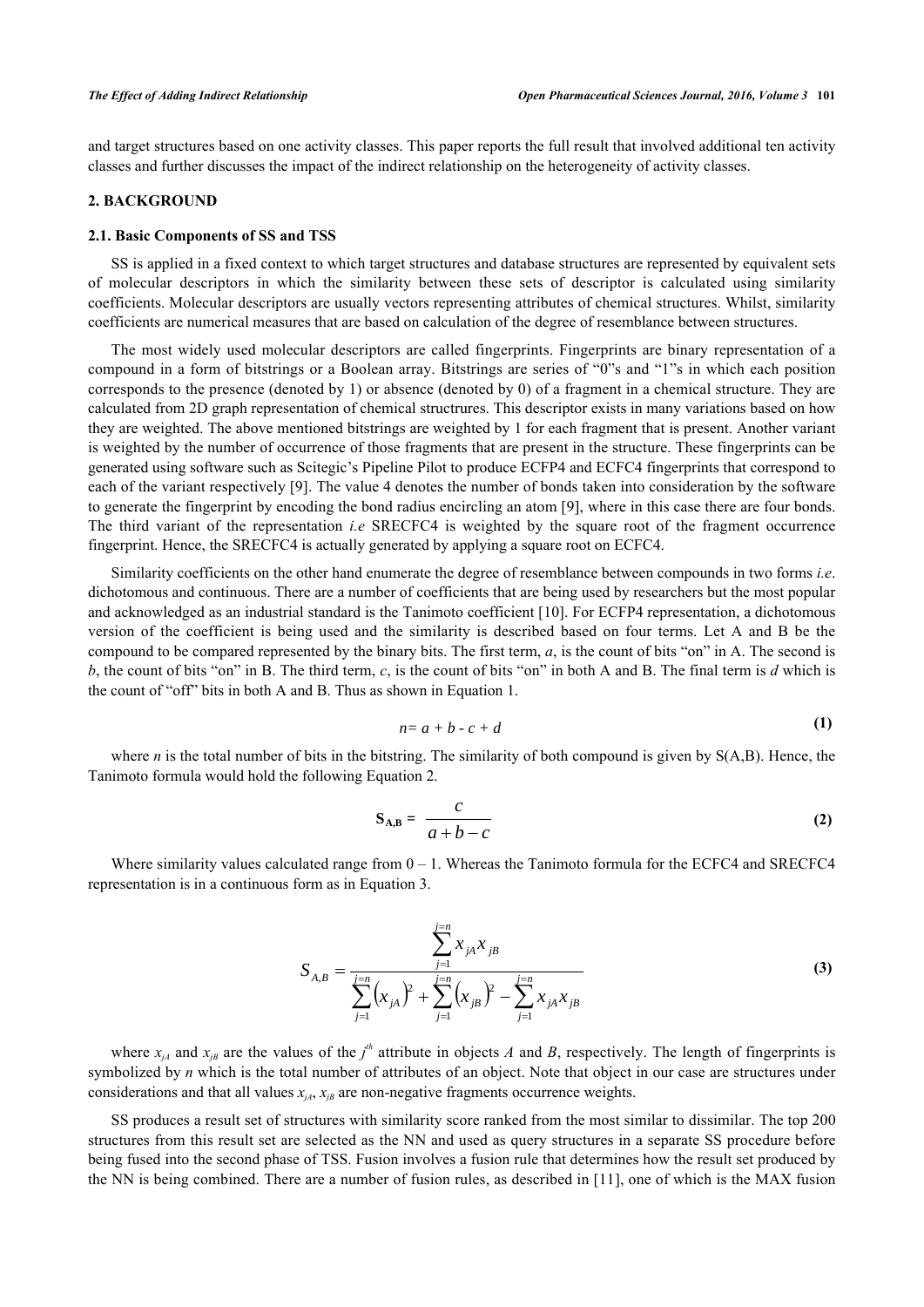rule. This rule combines the result sets produced by taking the maximum value of similarity score for a particular structure. Hence, when *n* sets of result sets are to be fused, MAX will allocate the maximum value for every compound *c* that can be found in the database as described in Equation 4 below:

$$
S_{MAX} (c_i) = max [S_1(c_i), S_2(c_i), S_3(c_i), \ldots, S_n(c_i)]
$$
\n(4)

# **2.2. TSS Performance in Various Conditions**

According to the observations of [\[12\]](#page-17-2) by implementing TSS using ECFP4 fingerprint on MDDR database with MAX fusion rule, TSS yielded a better performance than the conventional SS [\[12](#page-17-2)].

At a later time, [[13\]](#page-17-3) applied another alternative way of TSS, at which machine learning procedure was used to replace the group fusion process. The NN that was obtained from the initial SS search were then processed by using machine learning method, which included the training set and test set. The training set was referred to the NN of the known reference structure and inactives which have a high degree of similar characteristics from the database. Lastly, the final output of the searching process was generated in a ranking form based on the training set [[13\]](#page-17-3).

Another previous work by [\[14](#page-17-4)] was done to determine and test the effect of different sets of structural representations (fingerprints) and database on the final performance of the chemical similarity searching strategies. Three types of fingerprints were used in the study. In every search, all of the active structures were used as the reference structures. The results showed that ECFP4 consistently provided the best results in SS and TSS among the various types of fingerprint. TSS usually obtains the best result recall value with either 50NN or 100NN. NCI database did not perform well in both of the searching strategies; while MDDR and World of Molecular BioActivity (WOMBAT) provided a more higher and consistent recall [\[14](#page-17-4)].

In the recent work of [[15\]](#page-17-5), the use of the Bayesian Inference Network (BIN) in ligand-based virtual screening was an alternative to improve the effectiveness of the approach. Later on, in order to improve the retrieval effectiveness of BIN, fragment reweighting was applied in the set of active reference structure. In this strategy, every fragment of the multireference structure was computed based on the number of occurrence time in the input set, and then a new weight was assigned to the fragment, whereby the value was called the reweighting factor. This approach is referred to as a BIN based on reweighted fragments, BINRF model and it is carried out with the MDDR database. The study showed that BINRF model had improved in the retrieval effectiveness of the similarity-based screening method. Moreover, this method has a very significant advantage in boosting the performance when there is a high degree of structural heterogeneity among the active structures that is being searched [\[15](#page-17-5)].

# **3. MATERIAL AND METHODS**

<span id="page-3-0"></span>In order to implement a new strategy based on the previous TSS process (which contains only three layers/phases, as shown in Fig. (**[2](#page-3-0)**), the new strategy as described earlier in [\[16\]](#page-17-6) has added in another two layers making it five layers as shown in Fig. (**[3](#page-4-0)**). The first layer carries out SS, the second and third layers execute TSS, and the fusion processes are conducted in both the fourth and fifth layers.

| Input the reference structure $R$                                                                                                                                                                                                                                                                                                                                                   |
|-------------------------------------------------------------------------------------------------------------------------------------------------------------------------------------------------------------------------------------------------------------------------------------------------------------------------------------------------------------------------------------|
| Compute the similarity of $R$ with every compound in database $D$                                                                                                                                                                                                                                                                                                                   |
| Rank D in decreasing order of the calculated similarity values to give<br>sorted database $SD(0)$                                                                                                                                                                                                                                                                                   |
| Identify the k nearest neighbours of R from the top of the list $SD(0)$<br>For each such nearest-neighbur, $NN(i)$<br>Compute the similarity of $NN(i)$ with every compound in D<br>Rank D in decreasing order of the calculated similarity values<br>to give a sorted database $SD(i)$<br>Combine the sorted lists $SD(0) - SD(k)$ with a fusion rule to give the<br>final ranking |

Fig. (2). TSS-GF Schematic Outline [[9](#page-16-8)].

Table **[1](#page-4-1)** shows the eleven activity classes being applied in the experiments. The table includes the number of active structures and the biological functions of the eleven activity classes. The database used was the MDL Drug Data Report (MDDR) database[[17](#page-17-7)]. The version that was used in the experiments contains 102540 chemical molecules. The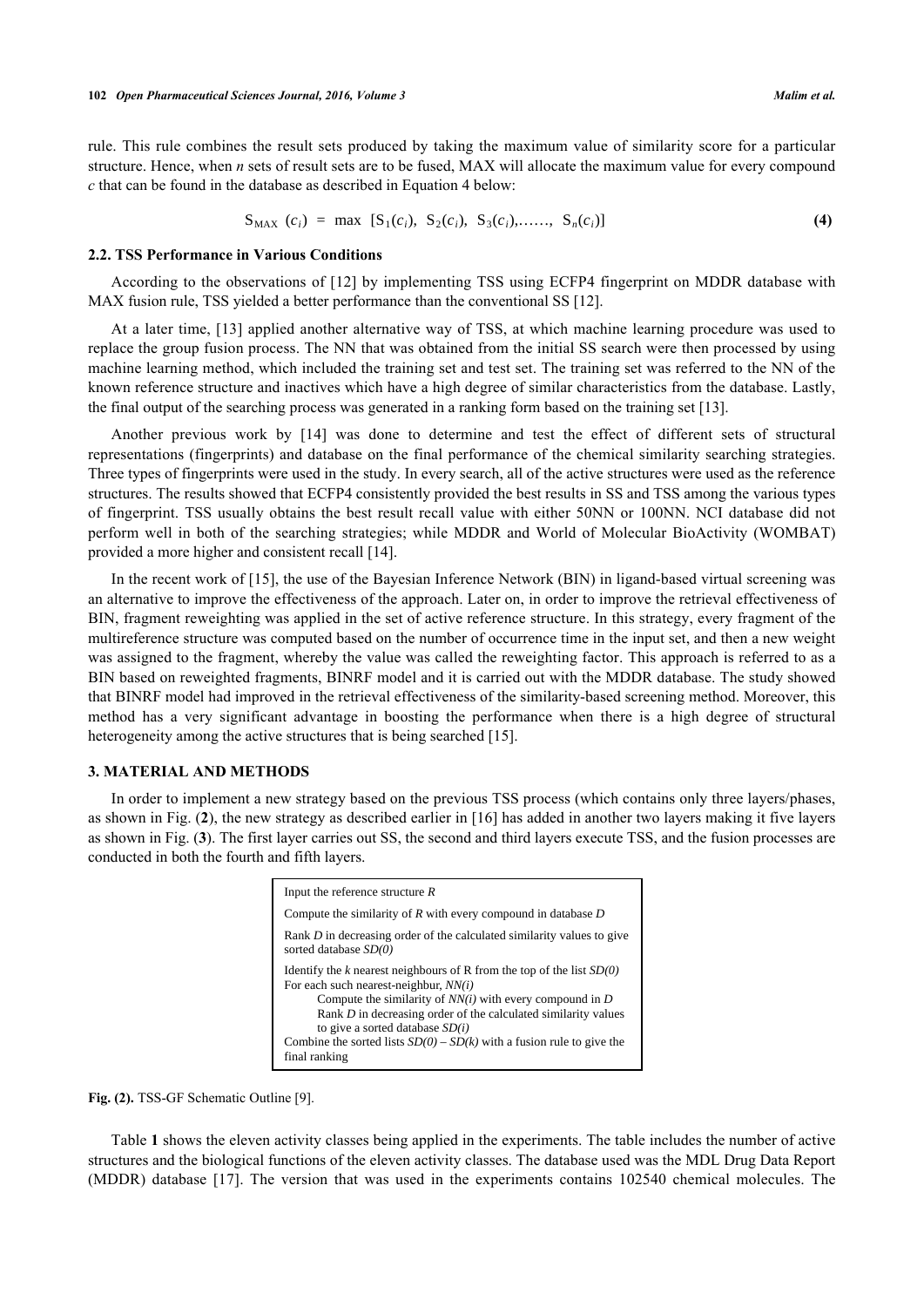<span id="page-4-0"></span>numbers of actives that were to be retrieved in this new strategy was based on the cut-offs at the top 1% of the database. Since there was a total of 102540 chemical molecules in the database, the cut-offs at the top 1% were the 1025 structures, which were assumed to be potential lead candidates in the experiment.

| Input the reference structure $R$                                                                                                                                                                                                                                                         |
|-------------------------------------------------------------------------------------------------------------------------------------------------------------------------------------------------------------------------------------------------------------------------------------------|
| Compute the similarity of R with every compound in the database $D$                                                                                                                                                                                                                       |
| Rank D in decreasing order of the calculated similarity values to give<br>sorted database $SD(0)$                                                                                                                                                                                         |
| Identify the k nearest neighbours of R from the top of the list $SD(0)$<br>For each such nearest-neighbur, $NN(i)$<br>Compute the similarity of $NN(i)$ with every compound in D<br>Rank $D$ in decreasing order of the calculated similarity values<br>to give a sorted database $SD(i)$ |
| Identify the k nearest neighbours of R from the top of the list $SD(i)$<br>For each such nearest-neighbur, $NN(i)$<br>Compute the similarity of $NN(j)$ with every compound in D<br>Rank D in decreasing order of the calculated similarity values<br>to give a sorted database $SD(i)$   |
| Combine sets of sorted lists obtained with a fusion rule to give<br>different ranking lists, $RL(1)$ - $RL(n)$                                                                                                                                                                            |
| Combine the ranking lists $RL(1) - RL(n)$ with a fusion rule to give<br>the final ranking, FR                                                                                                                                                                                             |

**Fig. (3).** Schematic outline of new strategy in turbo similarity searching.

<span id="page-4-1"></span>**Table 1. Activity classes used in MDDR database [\[15](#page-17-5)].**

| <b>Activity Class</b>          | Abbreviation | <b>Biological Function</b>                                                                         | Number of<br><b>Active Structures</b> |
|--------------------------------|--------------|----------------------------------------------------------------------------------------------------|---------------------------------------|
| 5HT1A agonists                 | 5HT1A        | Treatment of anxiety and depression                                                                | 827                                   |
| 5HT3 antagonists               | 5HT3         | Treatment for nausea and vomiting                                                                  | 752                                   |
| 5HT reuptake inhibitors        | 5HT Reuptake |                                                                                                    | 359                                   |
| Angiotensin II AT1 antagonists | AT1          | Treatment for hypertension, diabetes nephropathy and cognitive heart failure                       | 943                                   |
| Cyclo-oxygenase inhibitors     | COX          | Relief inflammation and pain                                                                       | 636                                   |
| D <sub>2</sub> antagonists     | D2           | Treatment for symptoms of schizophrenia                                                            | 395                                   |
| HIV protease inhibitors        | <b>HIVP</b>  | Prevent viral replication                                                                          | 750                                   |
| Protein kinase C inhibitors    | <b>PKC</b>   | Regulate cell growth and transcription, mediate immune response and<br>modulate membrane structure | 453                                   |
| Renin inhibitors               | Renin        | Reduce blood pressure and treatment for hypertension                                               | 1130                                  |
| Substance P inhibitors         | SubP         | Associated with intense and chronic pain                                                           | 1246                                  |
| Thrombin inhibitors            | Thrombin     | Delay blood clotting                                                                               | 803                                   |

The recall value for the similarity searching process retrieved at the top-1% database was calculated using Equation 5, whereby the top-1% database structures can be referred to as the possible lead candidates for the drug discovery process. The calculation returned the percentage of number of actives retrieved at the end of the process (NOAR) compared to the number active structures (NOC) available in the activity class.

$$
Recall = \frac{NOAR}{NOC} \times 100\%
$$
 (5)

Assume the activity class is 5HT1A, the number of active structures is 827, and the number of actives retrieved is 116, hence the percentage gained is 14%. This indicates that at least 14% of the structures from the top-1% MDDR database is showing positive to the target. The overall sets of combination that were used in the experiments are shown in Fig. (**[4](#page-5-0)**). Whilst, the complete process of the work is presented in Fig. (**[5](#page-5-1)**) which is extracted from [[16\]](#page-17-6).

The new strategy of TSS still maintained the four important elements, which include structural representation, similarity coefficient, fusion rule and nearest neighbors except that another layer of fusion was added. Previously TSS only included three layers. The first was the initial SS, second was the separate SS for the NN and the last was the fusion layer where all results of the second layer were combined to infer final ranking. This new strategy (Fig. **[5](#page-5-1)**)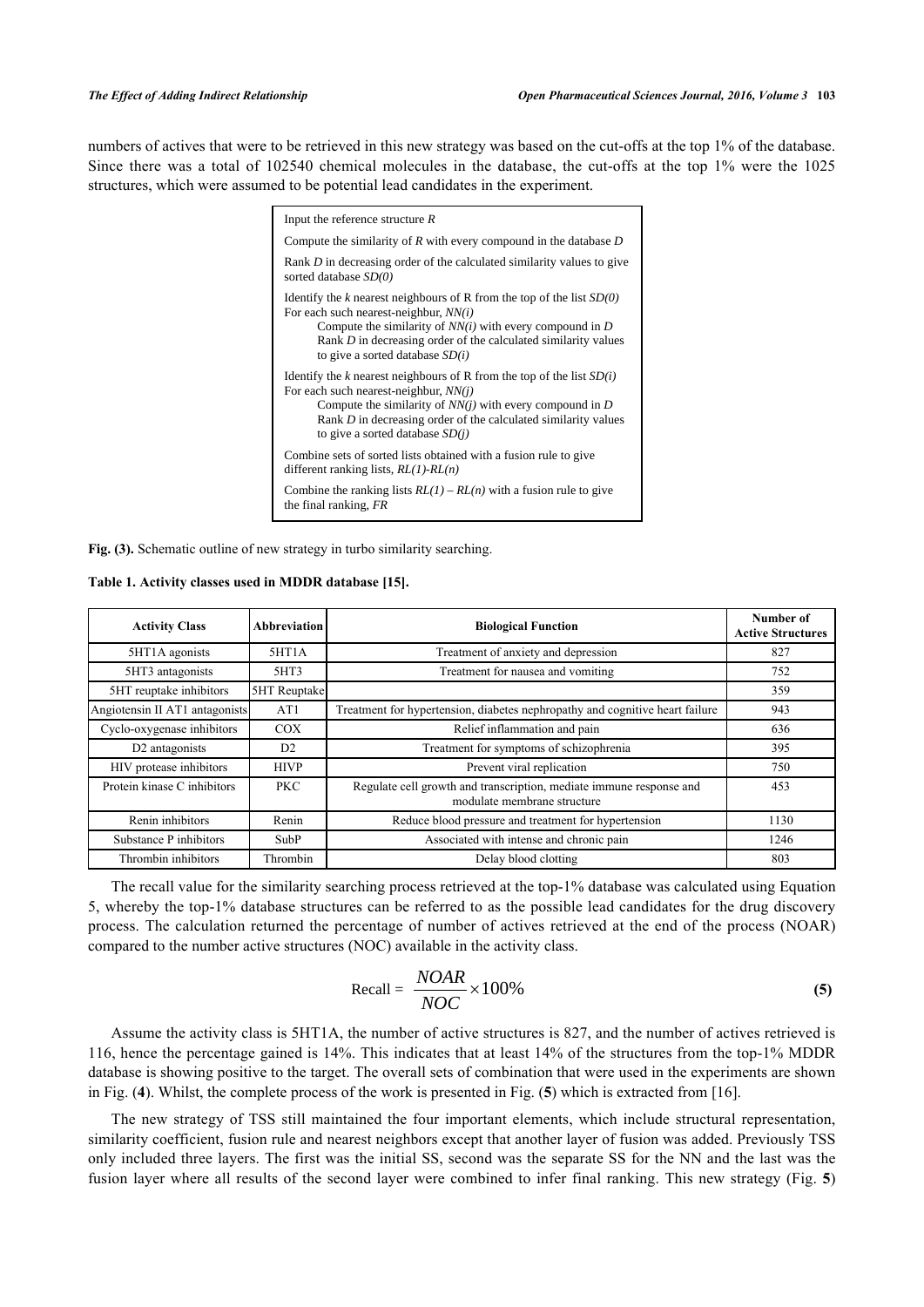<span id="page-5-0"></span>introduced two more layers where in the second layer, SS was only executed for 10NN whose output were then used for the consecutive SS in the third layer. At this layer only top 5NN from each result set were used as input to SS. These results were then fused in the fourth and fifth layer. The fusion in the fourth layer was corresponding to the action of combining result set from SS of the same NNth position in third layer that originates from different NN inputs. The similarity coefficient (*i.e*. Tanimoto coefficient), and fusion rule (*i.e*. MAX) were constant throughout the whole experiment. This paper focuses on the performance of the three different structural representations that are being used in the new strategy.



<span id="page-5-1"></span>



Fig. (5). The complete process of New TSS Strategy.

# **4. RESULTS AND DISCUSSION**

The work was carried out on the MDDR dataset where searches were focused on structures from the eleven activity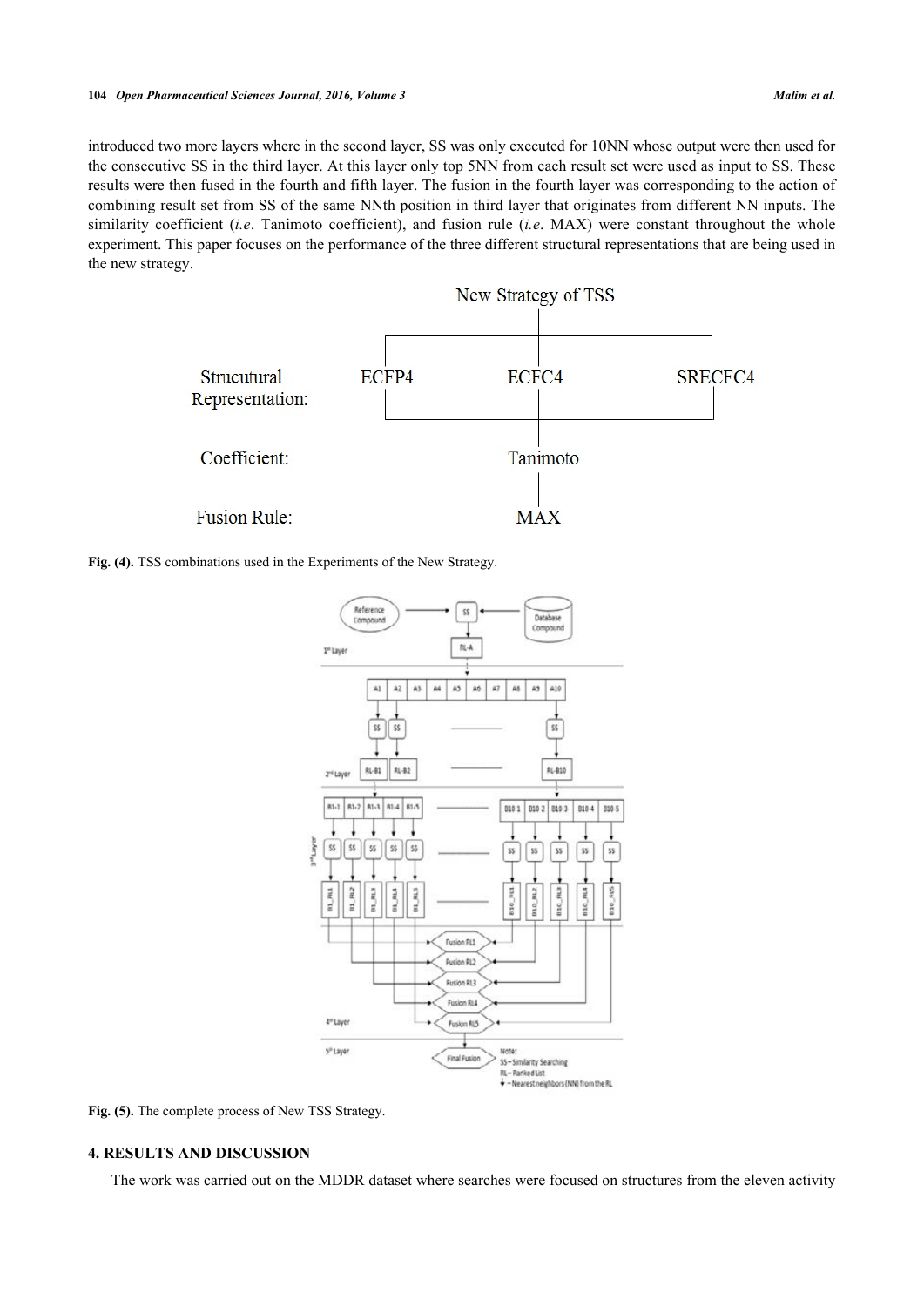classes listed in Table **[1](#page-4-1)**. A total of 330 searches were performed covering 10 queries from 11 activity classes with three distinct representations (*i.e*. ECFP4, ECFC4 and SRECFC). These searches were performed in accordance with the steps listed in Figs. (**[3](#page-4-0)** and **[5](#page-5-1)**). Note that, for each search, there were six different recall values gained corresponding to the six different fusion points encompassing Fusion RL1 to Fusion RL5 as well as Final Fusion. Thus, we shall discuss our findings based on recalls recorded in this new TSS as compared to the old ones with the addition of the effect of doing fusion at different layers and with different NN. The element that is to be taken into consideration is the number of occurrence of the highest recall (indicated by shaded cells) belonging to the particular groups (*i.e*. R1 to R5) in the fourth and fifth layers (*i.e* FR) of the new strategy.

Apart from that, another evaluation that was used to analyze the results obtained is called the percentage of increase (POI). The calculation for the percentage of increase was done by dividing the difference between the recalls gained in new strategy and TSS from the recall value of existing TSS, as shown in Equation 6.

Percentage of Increase = 
$$
\frac{\text{Recalls from NewStrategy} - \text{Recalls from TSS}}{\text{Recalls from TSS}} \times 100\%
$$
 (6)

The subset dataset (*i.e*. the activity class) available for MDDR database is quite disparate in nature. For instance, some of the activity classes are structurally homogeneous (*e.g*. Renin and AT1), while some others are structurally diverse (*e.g.* COX and PKC). The diversity of each of the subset dataset has been estimated by [[18](#page-17-8), [19](#page-17-9)] using the mean pairwise Tanimoto similarity and is shown in Table **[2](#page-6-0)**. Hence the discussion will also revolve around the effect of structural diversities on the ability of the new strategy to retrieve more actives (recall); basing on previous works [[12](#page-17-2), [13](#page-17-3)[, 20\]](#page-17-10) that claimed the recall of existing TSS on homogenous classes are far better than those of the heterogeneous classes.

| <b>Activity Class</b> | <b>Pairwise Similarity (Mean)</b> |               |
|-----------------------|-----------------------------------|---------------|
| Renin                 | 0.290                             | Homogenous    |
| AT1                   | 0.229                             |               |
| <b>HIVP</b>           | 0.198                             |               |
| Thrombin              | 0.180                             |               |
| SubP                  | 0.149                             |               |
| 5HT3                  | 0.140                             |               |
| 5HT Reuptake          | 0.122                             |               |
| D <sub>2</sub>        | 0.138                             |               |
| 5HT1A                 | 0.133                             |               |
| <b>PKC</b>            | 0.120                             |               |
| COX                   | 0.108                             | Heterogeneous |

<span id="page-6-0"></span>**Table 2. The diversity of MDDR Dataset activity class [19] sorted in descending where the homogeneity of classes decreases.**

# **4.1. Investigation on Highest Recall Values of the New Strategy and Existing TSS**

The recall values obtained from the implementation of the new strategy are shown in three tables. Tables **[3](#page-6-1)** to **5** are the recalls recorded based on ECFP4, ECFC4 and SRECFC4 fingerprints respectively. Note that, the numbers shown in brackets under the TSS column are referred to as the number of nearest neighbors used when the best recall value was attained in the existing TSS process [[19\]](#page-17-9). Hence, they are used as a benchmark in this paper. The recall values of Fusion  $RL1(R1)$  to Fusion RL (R5) and Final Fusion (FR) are the mean recall obtained from the top-1% of the database. The mean recall value was obtained by averaging the recalls for each target structure in every particular activity class that was used in conducting the experiments. In this section the recall value gained at the final fusion layer (FR) and the recall value of the existing TSS is compared.

Overall, we observed that the new strategy has mostly been able to increase the recall values for all activity classes using all three types of fingerprints at all levels of fusion. However, we noticed that the fusion at the fifth layer has not been effective as those at the fourth layer. We also perceived that there were recalls for activity classes at certain fusion were below the benchmark.

<span id="page-6-1"></span>

|  |  | Table 3. The diversity of MDDR Dataset activity class [19] sorted in descending where the homogeneity of classes decreases. |
|--|--|-----------------------------------------------------------------------------------------------------------------------------|
|  |  |                                                                                                                             |

| $\text{Class}$<br>.<br>Activity | <b>TROO</b><br>ເບລ  | Th s<br>n.                  | $\sim$<br>вv                     | --<br>--<br>--   | $\sim$<br>K4                                | D <sub>4</sub><br>--<br>__ | <b>Service</b> |
|---------------------------------|---------------------|-----------------------------|----------------------------------|------------------|---------------------------------------------|----------------------------|----------------|
| 5HT1<br>эпти                    | 13.22(20)<br>$   -$ | $\sim$<br>$\sim$<br>$1 - 1$ | $\epsilon$ <sup>o</sup><br>14.58 | $\circ$<br>14.80 | Д<br>$\boldsymbol{\pi}.\boldsymbol{\sigma}$ | 14.06                      | 14.08          |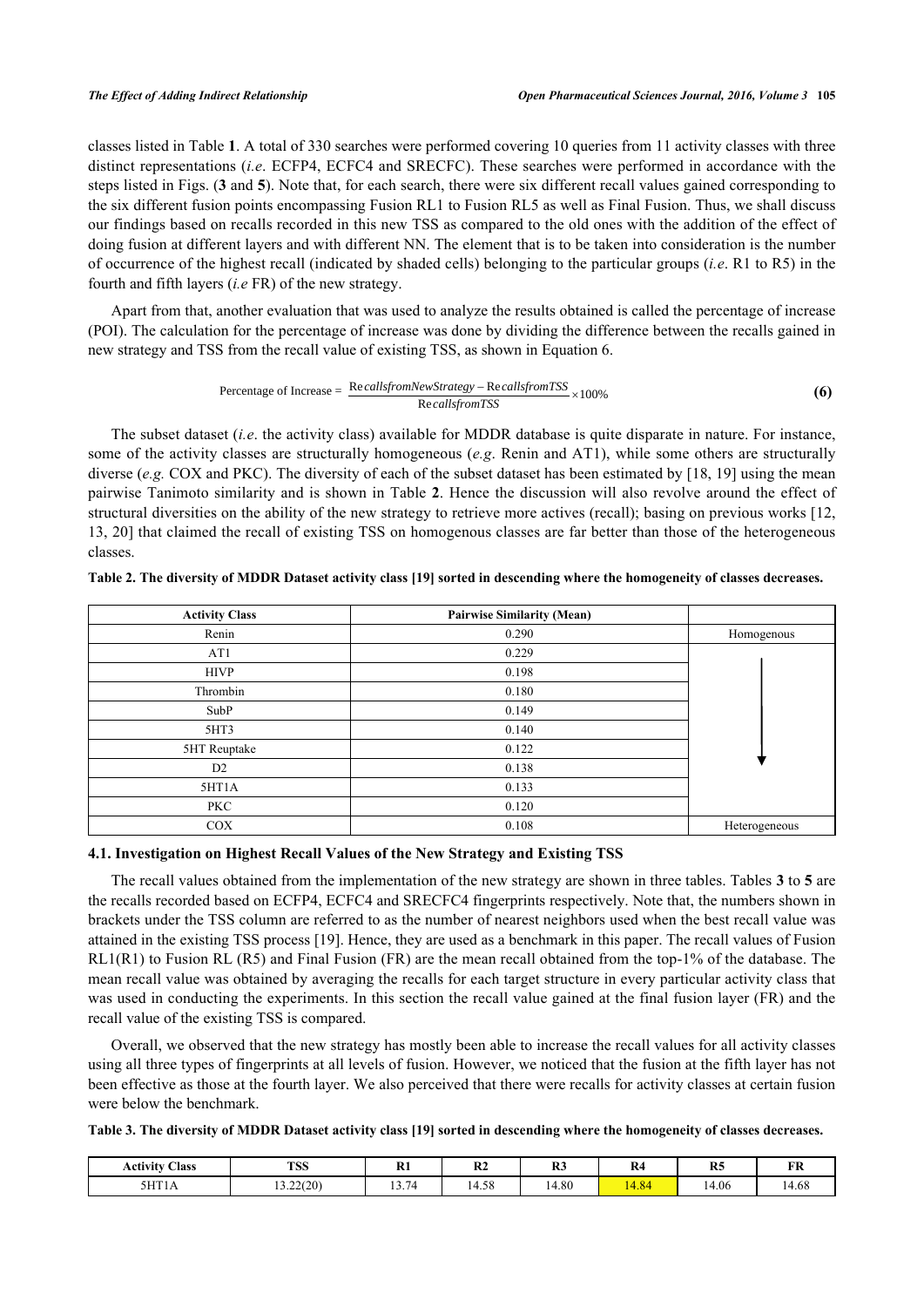| <b>Activity Class</b> | <b>TSS</b> | $\mathbf{R}1$ | R <sub>2</sub> | R <sub>3</sub> | R4    | R <sub>5</sub> | FR    |
|-----------------------|------------|---------------|----------------|----------------|-------|----------------|-------|
| 5HT3                  | 15.82(100) | 16.94         | 14.99          | 17.18          | 15.90 | 16.40          | 15.97 |
| 5HT Reuptake          | 7.02(10)   | 9.25          | 8.53           | 9.03           | 8.98  | 8.91           | 8.07  |
| AT1                   | 35.71(15)  | 34.97         | 36.13          | 35.21          | 35.02 | 35.48          | 35.37 |
| COX                   | 5.27(10)   | 6.90          | 6.30           | 6.35           | 6.41  | 6.52           | 6.09  |
| D <sub>2</sub>        | 9.72(100)  | 11.45         | 12.53          | 10.61          | 12.53 | 12.21          | 12.61 |
| <b>HIVP</b>           | 15.69(5)   | 20.26         | 17.90          | 17.61          | 19.57 | 17.32          | 17.72 |
| <b>PKC</b>            | 8.70(5)    | 9.98          | 11.38          | 12.69          | 12.41 | 12.42          | 9.28  |
| Renin                 | 51.06(40)  | 52.64         | 52.30          | 52.48          | 51.11 | 53.65          | 47.94 |
| SubP                  | 13.60(50)  | 13.93         | 11.64          | 14.00          | 13.89 | 12.47          | 10.67 |
| Thrombin              | 9.98(15)   | 13.08         | 11.87          | 11.32          | 12.37 | 12.73          | 10.46 |

*(Table ) contd.....*

# <span id="page-7-0"></span>**Table 4. Results of implementation of the new strategy in ECFC4 fingerprints.**

| <b>Activity Class</b> | <b>TSS</b> | R1    | R <sub>2</sub> | R <sub>3</sub> | R <sub>4</sub> | R <sub>5</sub> | <b>FR</b> |
|-----------------------|------------|-------|----------------|----------------|----------------|----------------|-----------|
| 5HT1A                 | 8.66(200)  | 10.54 | 10.23          | 9.84           | 10.67          | 10.95          | 10.45     |
| 5HT3                  | 10.43(100) | 12.41 | 13.00          | 13.71          | 13.41          | 12.36          | 11.07     |
| 5HT Reuptake          | 7.02(200)  | 8.45  | 7.74           | 7.96           | 7.95           | 8.09           | 7.05      |
| AT1                   | 30.45(40)  | 29.43 | 30.30          | 29.74          | 29.96          | 30.58          | 27.09     |
| COX                   | 6.18(15)   | 6.40  | 6.59           | 6.43           | 6.10           | 6.58           | 5.68      |
| D2                    | 8.00(50)   | 9.17  | 9.55           | 9.15           | 10.00          | 9.96           | 9.07      |
| <b>HIVP</b>           | 8.69(200)  | 10.96 | 10.69          | 11.19          | 11.33          | 11.06          | 9.11      |
| <b>PKC</b>            | 11.43(5)   | 13.46 | 12.72          | 12.45          | 12.42          | 13.00          | 12.62     |
| Renin                 | 41.74(50)  | 38.83 | 38.42          | 39.14          | 40.33          | 42.05          | 38.76     |
| SubP                  | 11.73(200) | 11.92 | 11.92          | 12.29          | 12.10          | 11.39          | 10.53     |
| Thrombin              | 6.75(10)   | 8.15  | 8.68           | 8.39           | 8.10           | 8.95           | 7.89      |

### <span id="page-7-1"></span>**Table 5. Results of implementation of the new strategy in SRECFC4 fingerprints.**

| <b>Activity Class</b> | <b>TSS</b>  | R1    | R <sub>2</sub> | R <sub>3</sub> | R4    | R <sub>5</sub> | <b>FR</b> |
|-----------------------|-------------|-------|----------------|----------------|-------|----------------|-----------|
| 5HT1A                 | 11.92(10)   | 13.48 | 14.28          | 15.01          | 15.09 | 14.96          | 13.63     |
| 5HT3                  | 12.35(100)  | 14.17 | 13.00          | 14.25          | 13.34 | 13.39          | 12.19     |
| 5HT Reuptake          | 6.35(100)   | 8.39  | 8.17           | 7.94           | 7.49  | 7.00           | 7.41      |
| AT1                   | 34.97(15)   | 36.46 | 37.17          | 37.07          | 37.21 | 36.36          | 37.04     |
| COX                   | 4.65(10)    | 6.67  | 6.87           | 6.81           | 6.20  | 6.99           | 5.00      |
| D2                    | 9.95(100)   | 11.15 | 12.16          | 10.29          | 10.34 | 11.10          | 11.45     |
| <b>HIVP</b>           | 17.48 (200) | 21.53 | 21.98          | 20.09          | 20.81 | 22.49          | 18.94     |
| <b>PKC</b>            | 12.21(10)   | 14.12 | 14.99          | 14.85          | 14.98 | 13.88          | 13.66     |
| Renin                 | 48.39(15)   | 48.05 | 48.43          | 46.68          | 47.20 | 46.73          | 47.61     |
| SubP                  | 12.62(200)  | 13.95 | 13.00          | 14.43          | 13.42 | 13.13          | 11.27     |
| Thrombin              | 9.28(50)    | 10.05 | 9.51           | 10.11          | 9.54  | 10.26          | 7.61      |

Inspection on Table **[3](#page-6-1)** indicates that highest recalls were recorded at all layers in different activity classes. For instance, at R1 highest recalls were recorded on the 5HTReuptake, COX, HIVP and Thrombin. At R2, AT1 was recorded to have the highest recall whilst 5HT3, PKC and SubP were the same at R3. R4, R5 and FR had been observed to be favored by 5HT1A, Renin and D2 antagonist with highest recalls, respectively. We also note that there were also cases where the recalls values degraded for three activity classes *i.e* AT1 at all fusions except R2; SubP at all fusions except R2, R5 and FR; and Renin at FR. Hence, we can order the fusion steps (in descending) based on the number of highest recalls gained as follows;  $R1(4) > R3(3) > R2 = R4 = R5 = FR(1)$ . This shows that, for ECFP4, the tendency of combined 1st NN result sets (*i.e*. R1) to give better performance is high as compared to others especially FR. Hence, fusion of top-ranked NN is considered meaningful for binary fingerprint while the steps for fusion of more low-ranked NNs can be exempted.

The pattern observed in ECFC results (Table **[4](#page-7-0)**) is the opposite of the ECFP4 fingerprints in terms of the number of highest recall values attained by R1 to R5 in the fourth layer. In ECFC4, low-ranked NN (*i.e*. the 5th NN) contains four activity classes (5HT1A, AT1, Thrombin, Renin) with highest recall followed by R1 (5HTReuptake, PKC), R3(5HT3,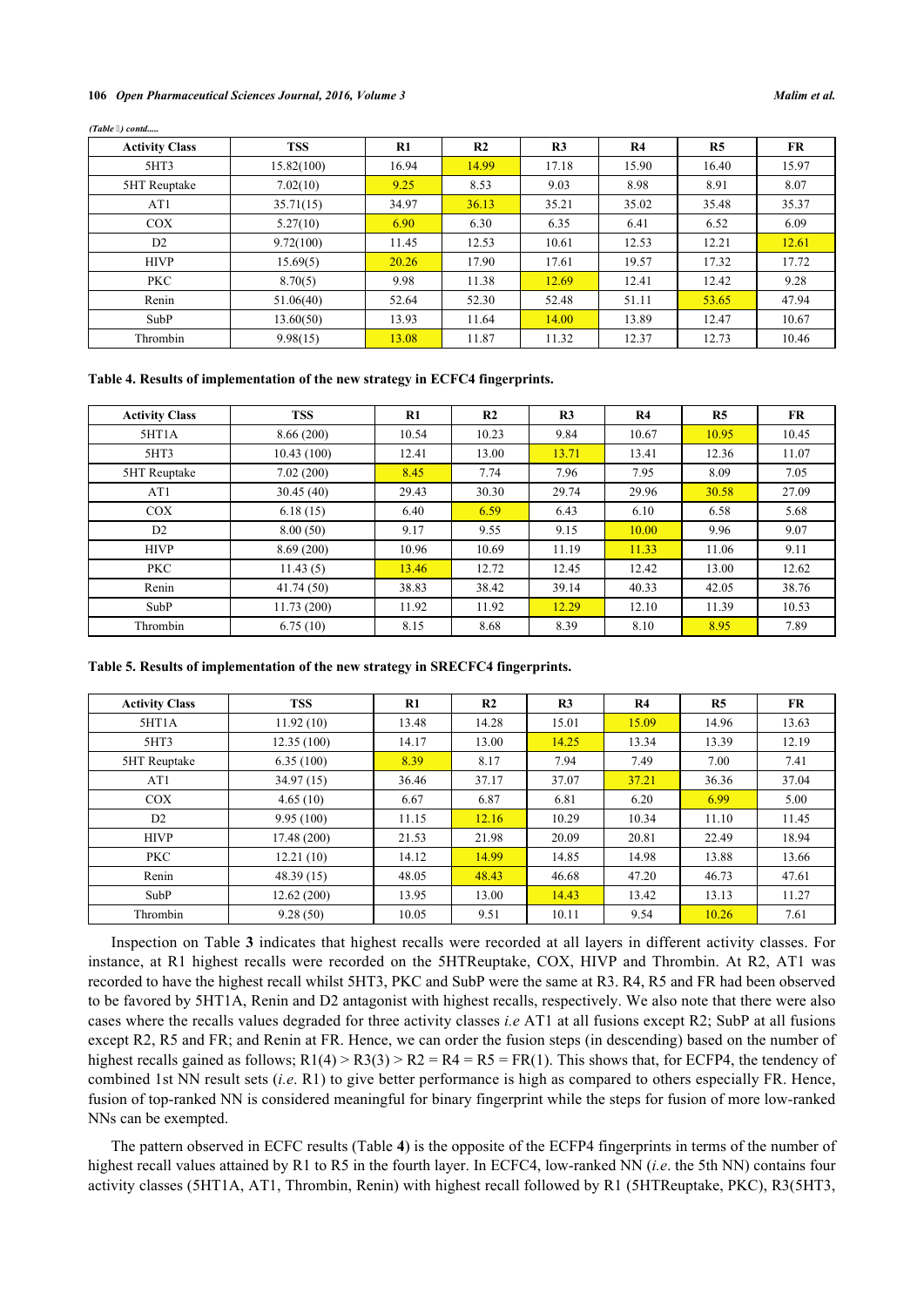SubP) and R4 (D2, HIVP) with two activity classes each. Whilst at R3 only one activity class (COX) was recorded. Worst recalls were observed for Renin where the new strategy seems not to be able to increase the recall value. Similarly for AT1 class at all fusions except R5; and SubP at R5 and FR. The recall obtained in fifth layer fusion was also below the existing TSS. The ordering based on the number of occurrence in ECFC4 fingerprints is:  $R5(4) > R1$  =  $R3 = R4(2) > R2(1) > FR(0)$ . Hence, the tendency of the combined low-ranked NN result sets in providing better performance is high in the new strategy. The overall performance of the fourth layer has shown to be better than the final layer. Thus, testing with more low-ranked NNs might have the potential in boosting the performance in this fragment occurrence fingerprint.

For SRECFC4 representation (Table [5](#page-7-1)), the 2<sup>nd</sup> and the 5<sup>th</sup> NNs (*i.e.* R2 and R5) contain the most number of highest recall values in the eleven activity classes among the group. At R2 three activity classes (D2, PKC, Renin) were noted to have highest recalls. Similarly at R5 where COX, HIVP and Thrombin were observed to have the highest recall. R3 and R4 were recorded to have highest recalls on only two activity classes *i.e* 5HT3 and SubP; and 5HT1A and AT1, respectively. At R1, only 5HTReuptake was observed to return high recall whilst in the FR fusion only worst recalls were recorded. Other worst recalls were also perceived in Renin except at R2; and SubP, 5HT3 and Thrombin at FR. The order based on the number of highest recall values in SRECFC4 fingerprint is:  $R2 = R5(3) > R3 = R4(2) > R1(1) >$ FR(0). This observation indicates that either the combined top-ranked or the low-ranked NNs result sets have the tendency in generating better recall values for this weighted fragment occurrence fingerprint.

# **4.2. Investigations on the Percentage of Increases (POI) Achieved by the New TSS**

As discussed in the previous section, the performance of FR was among the worst where only one highest recall being recorded across the three fingerprints. However, it does not mean that there were no increases being attained by this fusion. In fact after POI was calculated we were able to further analyze the extent of which the new strategy was able to retrieve more active and how effective were the strategies or fusions from one another. Tables **[6](#page-8-0)** to **[8](#page-9-0)** show the POI between the recall values obtained from the new strategy (*i.e*. R1, R2, R3, R4, R5 and FR) and the existing TSS process. The average of all fusions for each activity classes of this strategy is recorded in the Ave column of each table.

| <b>Activity Class</b> | R1      | R <sub>2</sub> | R <sub>3</sub> | R4      | R <sub>5</sub> | FR       | Ave     |
|-----------------------|---------|----------------|----------------|---------|----------------|----------|---------|
| 5HT1A                 | 3.93    | 10.29          | 11.95          | 12.25   | 6.35           | 11.04    | 9.30    |
| 5HT3                  | 7.08    | $-5.25$        | 8.60           | 0.51    | 3.67           | 0.95     | 2.59    |
| 5HTReuptake           | 31.77   | 21.51          | 28.63          | 27.92   | 26.92          | 14.96    | 25.29   |
| AT1                   | $-2.07$ | 1.18           | $-1.40$        | $-1.93$ | $-0.64$        | $-0.95$  | $-0.97$ |
| COX                   | 30.93   | 19.54          | 20.49          | 21.63   | 23.72          | 15.56    | 21.98   |
| D2                    | 17.80   | 28.91          | 9.16           | 28.91   | 25.62          | 29.73    | 23.36   |
| <b>HIVP</b>           | 29.13   | 14.09          | 12.24          | 24.73   | 10.39          | 12.94    | 17.25   |
| <b>PKC</b>            | 14.71   | 30.80          | 45.86          | 42.64   | 42.76          | 6.67     | 30.57   |
| Renin                 | 3.09    | 2.43           | 2.78           | 0.10    | 5.07           | $-6.11$  | 1.23    |
| SubP                  | 2.43    | $-14.41$       | 2.94           | 2.13    | $-8.31$        | $-21.54$ | $-6.13$ |
| Thrombin              | 31.06   | 18.94          | 13.43          | 23.95   | 27.56          | 4.81     | 19.96   |

<span id="page-8-0"></span>**Table 6. Results of implementation of the new strategy in SRECFC4 fingerprints.**

| <b>Activity Class</b> | $\mathbf{R}1$ | R2      | R <sub>3</sub> | R <sub>4</sub> | R <sub>5</sub> | FR       | Ave     |
|-----------------------|---------------|---------|----------------|----------------|----------------|----------|---------|
| 5HT1A                 | 21.71         | 18.13   | 13.63          | 23.21          | 26.44          | 20.67    | 20.63   |
| 5HT3                  | 18.98         | 24.64   | 31.45          | 28.57          | 18.50          | 6.14     | 21.38   |
| 5HTReuptake           | 20.37         | 10.26   | 13.39          | 13.25          | 15.24          | 0.43     | 12.16   |
| AT1                   | $-3.35$       | $-0.49$ | $-2.33$        | $-1.61$        | 0.43           | $-11.03$ | $-3.06$ |
| COX                   | 3.56          | 6.63    | 4.05           | $-1.29$        | 6.47           | $-8.09$  | 1.89    |
| D2                    | 14.63         | 19.38   | 14.38          | 25.00          | 24.50          | 13.38    | 18.55   |
| <b>HIVP</b>           | 26.12         | 23.01   | 28.77          | 30.38          | 27.27          | 4.83     | 23.40   |
| <b>PKC</b>            | 17.76         | 11.29   | 8.92           | 8.66           | 13.74          | 10.41    | 11.80   |
| Renin                 | $-6.97$       | $-7.95$ | $-6.23$        | $-3.38$        | 0.74           | $-7.14$  | $-5.16$ |
| SubP                  | 1.62          | 1.62    | 4.77           | 3.15           | $-2.90$        | $-10.23$ | $-0.33$ |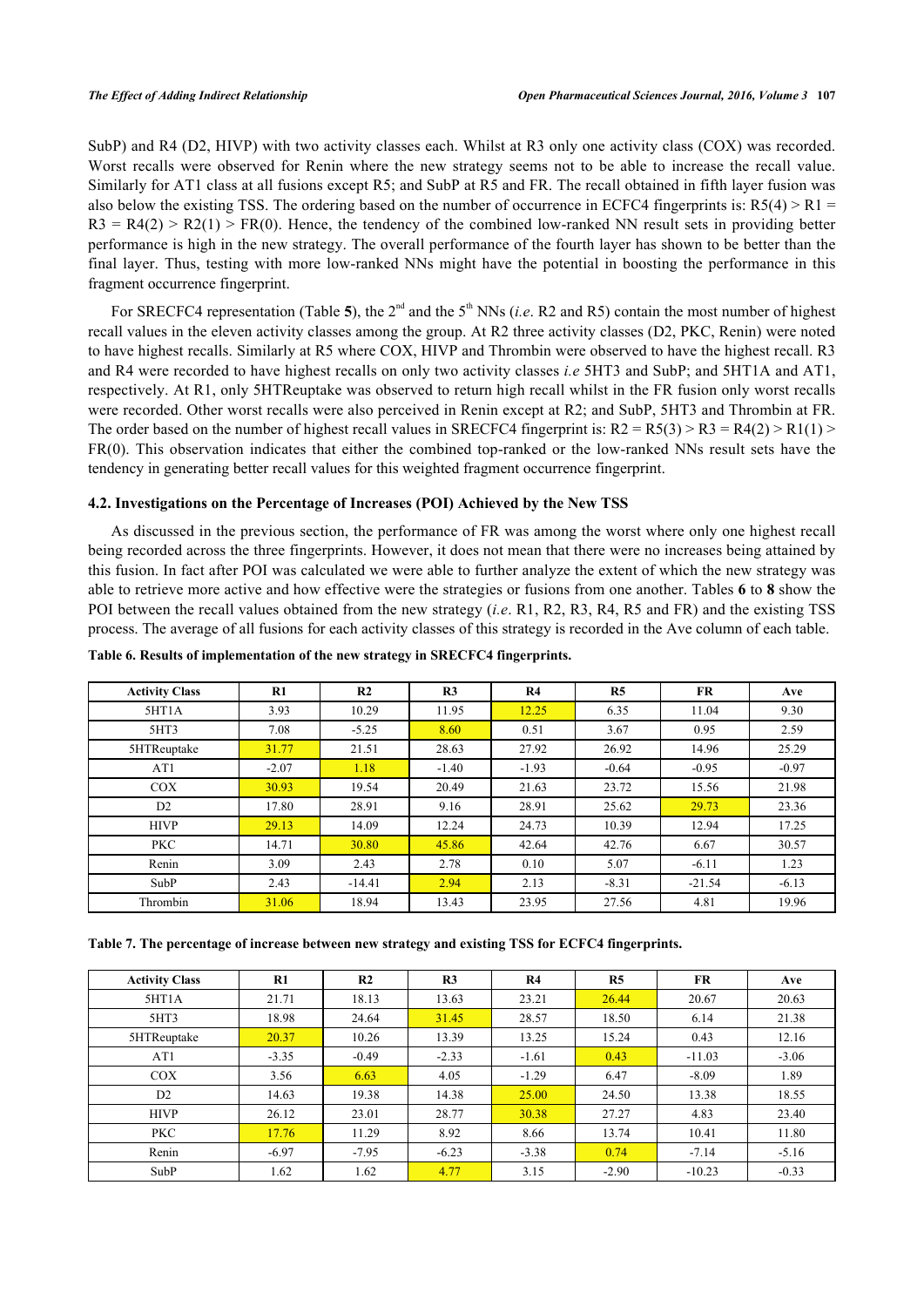*(Table ) contd.....*

| $\sim$<br>Aass<br><b>Activity</b>  | n:<br>-18.1 | $\mathbf{D}'$<br>n. | D.3<br>n. | R <sub>4</sub> | $\sim$<br>м.     | ED<br>гл | Ave           |
|------------------------------------|-------------|---------------------|-----------|----------------|------------------|----------|---------------|
| <b>COLLECT</b><br>hrombin<br>_____ | 20.74<br>74 | 2050<br>28.35       | 24.30     | 20.00          | 22.5<br>ر. . ے ر | 16.89    | 2200<br>29.09 |

| <b>Activity Class</b> | R1      | R <sub>2</sub> | R <sub>3</sub> | R <sub>4</sub> | R <sub>5</sub> | FR       | Ave     |
|-----------------------|---------|----------------|----------------|----------------|----------------|----------|---------|
| 5HT1A                 | 13.09   | 19.80          | 25.92          | 26.59          | 25.50          | 14.35    | 20.88   |
| 5HT3                  | 14.74   | 5.26           | 15.38          | 8.02           | 8.42           | $-1.30$  | 8.42    |
| 5HTReuptake           | 32.13   | 28.66          | 25.04          | 17.95          | 10.24          | 16.69    | 21.79   |
| AT1                   | 4.26    | 6.29           | 6.01           | 6.41           | 3.97           | 5.92     | 5.48    |
| COX                   | 43.44   | 47.74          | 46.45          | 33.33          | 50.32          | 7.53     | 38.14   |
| D2                    | 12.06   | 22.21          | 3.42           | 3.92           | 11.56          | 15.08    | 11.38   |
| <b>HIVP</b>           | 23.17   | 25.74          | 14.93          | 19.05          | 28.66          | 8.35     | 19.98   |
| PKC                   | 15.64   | 22.77          | 21.62          | 22.69          | 13.68          | 11.88    | 18.05   |
| Renin                 | $-0.70$ | 0.08           | $-3.53$        | $-2.46$        | $-3.43$        | $-1.61$  | $-1.94$ |
| SubP                  | 10.54   | 3.01           | 14.34          | 6.34           | 4.04           | $-10.70$ | 4.60    |
| Thrombin              | 8.30    | 2.48           | 8.94           | 2.80           | 10.56          | $-18.00$ | 2.51    |

<span id="page-9-0"></span>**Table 8. The percentage of increase between new strategy and existing TSS for SRECFC4 fingerprints.**

For ECFP4 fingerprint, the highest percentage of increase (POI) for the final recall gained at the fifth layer of the new strategy (FR) is 29.73%, which belongs to the D2 antagonists. However, 5HT Reuptake inhibitors own the highest POI in recall value obtained from the top-ranked NN in the fourth layer (R1), where it is equal to 31.77%. The remaining recalls gained at the fourth layer (R2, R3, R4 and R5), possess the highest POI for the same activity class, PKC inhibitors. On the other hand, the highest POI in ECFC4 fingerprints are distributed unevenly, at which the six recalls gained in the new strategy own different activity classes for the highest POI. The highest POI for R1 and R4 resides in HIVP inhibitors, carrying 26.12% and 30.38% respectively; while the highest POI for R2 and R5 locates at Thrombin inhibitors, holding 28.59% and 32.59% respectively. 5HT3 and 5HT1A activity classes are the highest POI for R3 and FR, possessing 31.45% and 20.67% respectively. Lastly, for the SRECFC4 fingerprints, the highest POI is distributed evenly in R1 to R5, whereby the activity class is COX inhibitors, the most structurally diverse group. FR, on the other hand, has 16.69% of POI for the 5HT Reuptake inhibitors.

Overall, an activity class that is more structurally homogeneous is less likely to possess the highest percentage of increase in the implementation of the new strategy. For instance, the activity class, renin inhibitors do not own any highest POI among the three types of fingerprints that had been tested in the experiments. Furthermore, the activity class that owns the highest POI does not necessarily mean the particular class has been increased by highest percentage in the same fingerprint. For FR in SRECFC4 fingerprints, the highest POI belongs to 5HT Reuptake whereas the activity class that increases by the highest percentage is AT1 antagonists.

With the use of ECFP4 fingerprints, the FR from the new strategy has been proven to surpass eight out of eleven activity classes. However, there are seven activity classes that the FR performs better for the ECFC4 and SRECFC4 representations when compared to the recalls gained from the existing TSS method. These findings are found to be related to the structure homogeneity of the dataset (activity class). Hence, the percentage of increase of each results gained was calculated. The percentage of increase achieved in the fourth layer is found to be better than the fifth layer. The higher the percentage of increase, the more effective the new strategy is. Thus, the conclusion made is that more structurally diverse structures are more likely to perform effectively in the new strategy when compared to the performance obtained in the structurally homogeneous group.

Our further inspection on Tables **[6](#page-8-0)** to **[8](#page-9-0)** indicates that on average the new strategy is able to retrieve more actives except for a few classes. The average POI across all activity classes and across all fusions for each ECFP4, ECFC4 and SRECFC4 are 6.19, 11.37 and 13.57, respectively. Thus, we could say that overall, the new strategy using SRECFC4 is able to best retrieve more actives followed by ECFC4 and ECFP4. However, our in depth investigation suggested that the POI recorded by each activity classes at each fusion was not evenly distributed where at some fusions the POI values were very low (near zero) and sometimes negative. Whilst there were also fusions that show a very high increase. Hence, we shall discuss these POIs by looking at the activity classes rather than fusion positions across all fingerprints.

For instance, in the 5HT1A class, we observed that combining lower ranked NN gave the best POI. This could be seen when we ordered the fusions according to descending POI values as follows: ECFP4:  $R4 > R3 > FR > R2 > R5 >$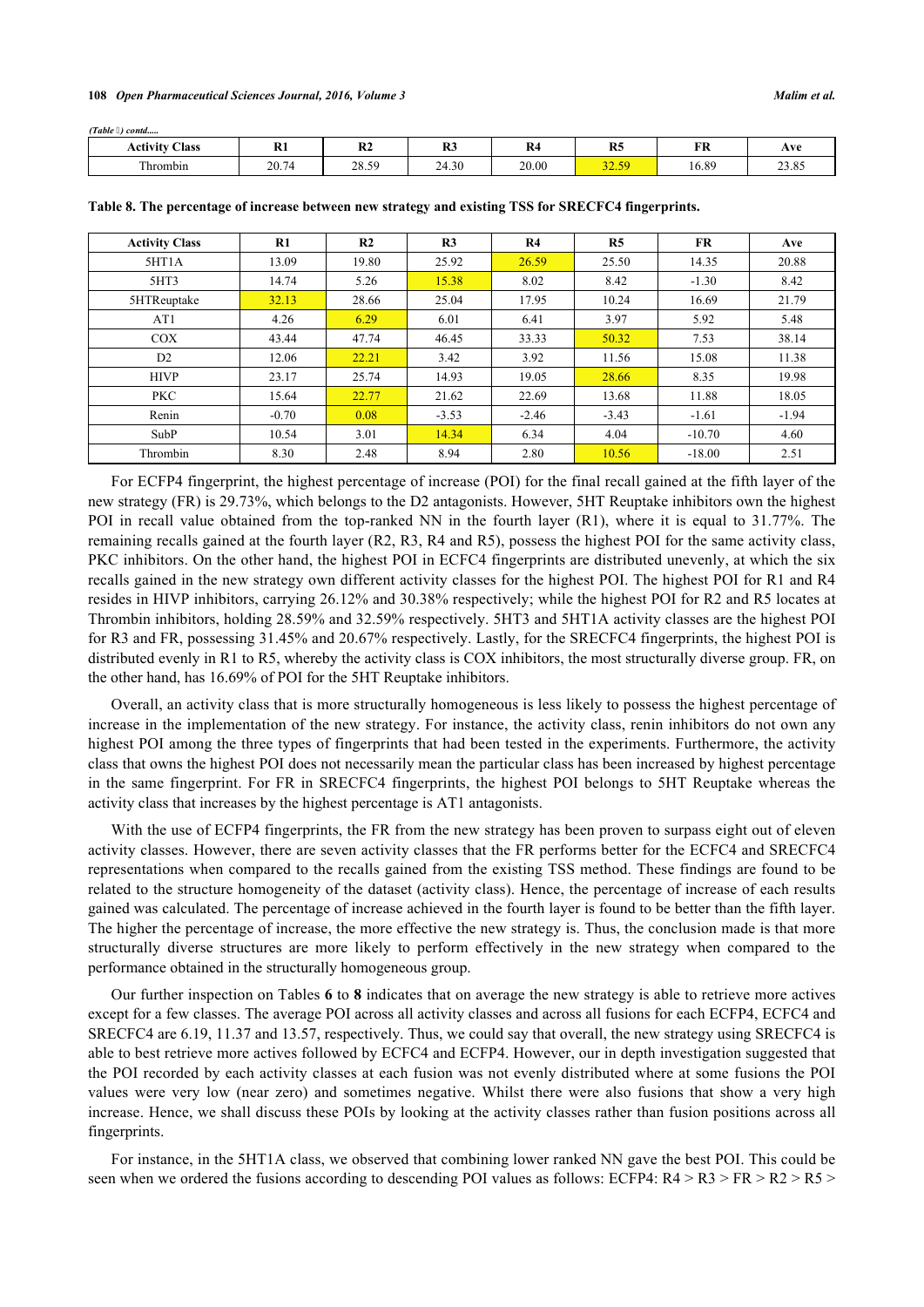R1; ECFC4:  $R5 > R4 > R1 > FR > R2 > R3$ ; SRECFC4:  $R4 > R1 > R5 > R2 > FR > R1$ . Among the three fingerprints, SRECFC4 was found to have the highest POI ranging from 13.09% to 26.59%. This is followed by ECFC4 (ranging from 13.63% to 26.44%) and ECFP4 (ranging from 3.93% to 12.25%). Based on Table **[2](#page-6-0)**, we produced the orderings for all activity classes according to their homogeneity as listed in Table **[9](#page-10-0)**. Note that the value in brackets is the range of POI from the lowest to the highest recorded based on the rank. Take the SRECFC4 for 5HT1A as an example where the lowest POI is recorded by R1 (13.63) and highest POI is recorded by R4 (26.59).

The orderings in Table **[9](#page-10-0)** showcase a trend in which higher POI are perceived with heterogeneous rather than homogenous classes. In fact in some of the homogenous classes the POI values are below zero (negative) indicating the failure of retrieving more actives as compared to the ability of the current TSS. These were observed most on the new TSS using ECFC4 where twelve negatives values were identified for Renin, AT1, SubP and COX classes. Similarly in ECFP4, ten records from SubP, AT1, Renin, and 5HT3 classes were observed to have negatives POI. For SRECFC4, only eight of such were noticed at classes of Renin, 5HT3, SubP and Thrombin. In fact, it is clearly visible from Table **[9](#page-10-0)** that the POI range for activity classes of the top (homogenous classes) started with negative values to positive. Often the positive values are either slightly higher than zero or below than 10. Whilst, the range for the bottom activity classes (heterogeneous classes) has a higher start of POI values and its range can reach up to 50% of increase as seen for COX.

| <b>Activity Class</b> | <b>Fusion Order and Range (%)</b>                                                                                                                                             |
|-----------------------|-------------------------------------------------------------------------------------------------------------------------------------------------------------------------------|
| Renin                 | ECFP4: $R5 > R1 > R3 > R2 > R4 > FR$ (-6.11 - 5.07)<br>$ECFC4$ : R5 > R4 > R3 > R1 > FR > R2 (-7.95 - 0.74)<br>SRECFC4: $R2 > R1 > FR > R4 > R5 > R3$ (-3.53 - 0.08)          |
| AT1                   | ECFP4: $R2 > FR > R5 > R3 > R4 > R1$ (-2.07 - 1.18)<br>ECFC4: $R5 > R2 > R4 > R3 > R1 > FR$ (-11.03 - 0.47)<br>SRECFC4: $R4 > R2 > R3 > FR > R1 > R5 (3.97 - 6.41)$           |
| <b>HIVP</b>           | ECFP4: $R1 > R4 > R2 > FR > R3 > R5 (10.39 - 29.13)$<br>ECFC4: R4 > R3 > R5 > R1 > R2 > FR (4.83 - 30.38)<br>SRECFC4: $R5 > R2 > R1 > R4 > R3 > FR$ (8.35 - 28.66)            |
| Thrombin              | ECFP4: $R1 > R5 > R4 > R2 > R3 > FR$ (4.81 - 31.06)<br>ECFC4: $R5 > R2 > R3 > R1 > R4 > FR$ (16.89 - 28.59)<br>SRECFC4: $R5 > R3 > R1 > R4 > R2 > FR$ (-10.70 - 14.34))       |
| <b>SubP</b>           | ECFP4: $R3 > R1 > R4 > R5 > R2 > FR$ (-21.54 - 2.94)<br>$ECFC4: R3 > R4 > R1 \approx R2 > R5 > FR (-10.23 - 4.77)$<br>SRECFC4: $R3 > R1 > R4 > R5 > R2 > FR$ (-10.70 - 14.34) |
| 5HT3                  | ECFP4: $R3 > R1 > R5 > FR > R4 > R2$ (-5.25 - 8.60)<br>ECFC4: $R3 > R4 > R2 > R1 > R5 > FR$ (6.14 - 31.45)<br>SRECFC4: $R3 > R1 > R5 > R4 > R2 > FR$ (-1.30 - 15.38)          |
| 5HT<br>Reuptake       | ECFP4: $R1 > R3 > R4 > R5 > R2 > FR$ (14.96 - 31.77)<br>ECFC4: R1 > R5 > R3 > R4 > R2 > FR (0.43 - 20.37)<br>SRECFC4: $R1 > R2 > R3 > R4 > FR > R5 (10.24 - 32.13)$           |
| D2                    | ECFP4: FR > R4 > R2 > R5 > R1 > R3 (9.16 - 29.73)<br>ECFC4: $R4 > R5 > R2 > R1 > R3 > FR$ (13.38 - 25.00)<br>SRECFC4: $R2 > FR > R1 > R5 > R1 > R3 (3.42 - 22.21)$            |
| 5HT1A                 | ECFP4: $R4 > R3 > FR > R2 > R5 > R1$ (3.93 to 12.25)<br>ECFC4: $R5 > R4 > R1 > FR > R2 > R3$ (13.63 to 26.44)<br>SRECFC4: $R4 > R1 > R5 > R2 > FR > R1$ (13.09 to 26.59)      |
| <b>PKC</b>            | ECFP4: $R3 > R5 > R4 > R2 > R1 > FR$ (6.67 - 45.86)<br>ECFC4: R1 > R5 > R2 > FR > R3 > R4 (8.66 -17.76)<br>SRECFC4: $R2 > R4 > R3 > R1 > R5 > FR$ (11.88 - 22.77)             |
| <b>COX</b>            | ECFP4: $R1 > R5 > R4 > R3 > R2 > FR$ (15.56 - 30.93)<br>ECFC4: $R2 > R5 > R3 > R1 > R4 > FR$ (-8.06 - 6.63)<br>SRECFC4: $R5 > R2 > R3 > R1 > R4 > FR$ (9.16 - 50.32)          |

<span id="page-10-0"></span>**Table 9. The percentage of increase between new strategy and existing TSS for SRECFC4 fingerprints.**

On the other hand, looking at the performance of the new TSS according to the fusion layer (*i.e*. fourth and final layer), we observe that the fusion at the final layer are nearly always less effective as compared of those in fourth layer. For the fourth layer, the best recalls have always been attained by fusing the  $5<sup>th</sup>$  NN for the ECFC4,  $1<sup>st</sup>$  NN for ECFP4 and  $2<sup>nd</sup>$  and  $5<sup>th</sup>$  NN for SRECFC4. Table [10](#page-11-0) shows the analysis on these fusions that happened at the fourth layer (R1 – R5) Since the experiments were carried out by using 5NN in the third layer,  $1^{\text{st}}$  NN and  $2^{\text{nd}}$  NN are categorized as highranked NNs; 3<sup>rd</sup> NN is the middle-ranked NN; and 4<sup>th</sup> NN and 5th are the low-ranked NNs. The table also includes the potential of each category (R1 to R5) in increasing the performance of the new strategy either by using top-ranked NN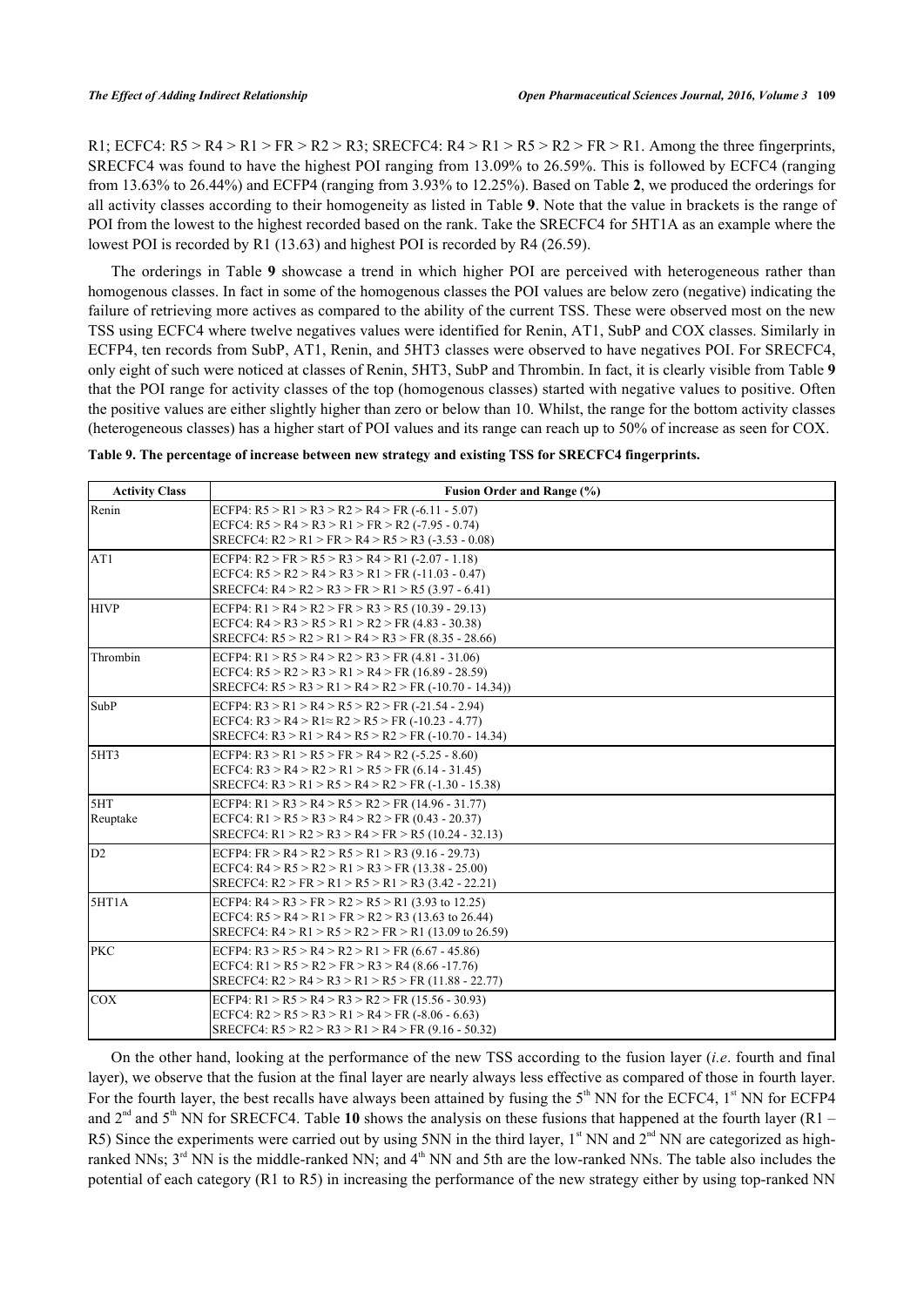solely or applying with more low-ranked NNs. But still, the performance obtained in the fourth layer is obviously better than those in the fifth layer (*i.e*. FR). Therefore, regardless the number of NNs being used (*i.e*. either merely fusing with top-ranked NN or more low-ranked NNs), the experiments in the fourth layer have the potential in boosting the performance of the new strategy when compared to the existing TSS process.

<span id="page-11-0"></span>**Table 10. Analysis on the number of highest recalls attained in fourth layer (R1 to R5).**

| <b>Structural Representation</b> | <b>Group Having the</b><br><b>Highest Recall Values</b><br><b>Attained</b> | <b>Better Performance in</b><br><b>Top-ranked NN</b> | <b>Better Performance in</b><br><b>Low-ranked NN</b> | <b>Increasing Low-ranked NNs</b><br>might Improve Performance |
|----------------------------------|----------------------------------------------------------------------------|------------------------------------------------------|------------------------------------------------------|---------------------------------------------------------------|
| ECFP4                            |                                                                            |                                                      |                                                      |                                                               |
| ECFC4                            |                                                                            |                                                      |                                                      |                                                               |
| SRECFC4                          | R <sub>2</sub> , R <sub>5</sub>                                            |                                                      |                                                      |                                                               |

# **4.3. Comparison of the Performance of FR to the Performance of Benchmarked TSS**

The difference in recalls percentage (percentage difference) between the new TSS with the existing TSS were calculated for this comparison. For the ECFP4 fingerprints, D2 antagonists gave the best performance when comparing the percentage difference between FR and existing TSS process (*i.e*. TSS-100 in this case), at which the recall value had been increased by 2.89%. However, the recall value is reduced by 3.12% for the renin inhibitors. Apart from that, for ECFC4 fingerprints, 5HT1A activity class showed the best improvement of performance, whereby the FR had been increased by 1.79% when compared to TSS-200. There was an obvious decrease in percentage for the AT1 antagonists, at which it dropped from 30.45% (TSS-40) to 27.09% (FR), with 3.36% decrement. Nevertheless, in SRECFC4 fingerprints, AT1 antagonists gave 2.07% of increment, which was from 34.97% to 37.04%. This is the best positive percentage difference among other activity classes in the SRECFC4 fingerprints. The worst performance that had been recorded for this type of fingerprint was the thrombin inhibitors. The particular activity class had decreased by 1.67%, which was from the recall value of existing TSS with 50 NNs, 9.28% to the FR gained at the fifth layer, 7.61%.

The occurrences of percentage difference (*i.e*. some activity classes showed a positive increment and some indicated a negative decrement) are believed to relate to the homogeneity of the activity class. The ordering (in decreasing) for the difference between the recall gained from the final layer of the new strategy and the recall value obtained from the existing TSS process for the three types of fingerprints tested are:

ECFP4:  $D2 > HIVP > 5HT1A > 5HTReuptake > COX > PKC > Thrombin > 5HT3 > AT1 > SubP > Renin$ 

ECFC4:  $5HT1A > PKC > Thrombin > D2 > 5HT3 > HIVP > 5HTReuptake > COX > SubP > Renin > ATI$ 

 $SRECFC4$ :  $AT1 > 5HT1A > D2 > HIVP > PKC > 5HTReuptake > COX > 5HT3 > Renin > SubP > Thrombin$ 

Overall, the ordering shows that if the molecules are structurally homogeneous, there is no obvious increase in the performance of FR in the new strategy when compared to the recall value in the existing TSS process. Based on the experiments conducted, renin inhibitors did not increase the performance most likely due to the structures of renin that are more homogeneous in nature. On the contrary, the structures that are structurally diverse are more likely to increase the performance of the new TSS process. In other words, the structures which are more diverse in nature tend to perform better in the final layer of the new strategy than the existing process. For instance, the activity classes, 5HT1A and PKC had shown an increment in the recall value gained through the experiments of all the three types of fingerprints (*i.e*. ECFP4, ECFC4 and SRECFC4) in the new strategy. That claim can be made based on the observation that more homogeneous groups tend to be less likely in providing better performance in the new strategy.

# **5. THE SIGN TEST ON FULL RESULTS**

In order to test the significance of the significance of the results gained in the implementation of the new strategy, this section will discuss the sign test based on each activity class for the three different fingerprints.

# **5.1. The Sign Test Based on Activity Class**

In this case, the two samples used were the results of new strategy and the results of the existing TSS process. This section is the continuation of the sign test from initial results. The evaluation can be said as activity class-based because the samples being compared were based on the recall values obtained for each activity class on the different set of fingerprints.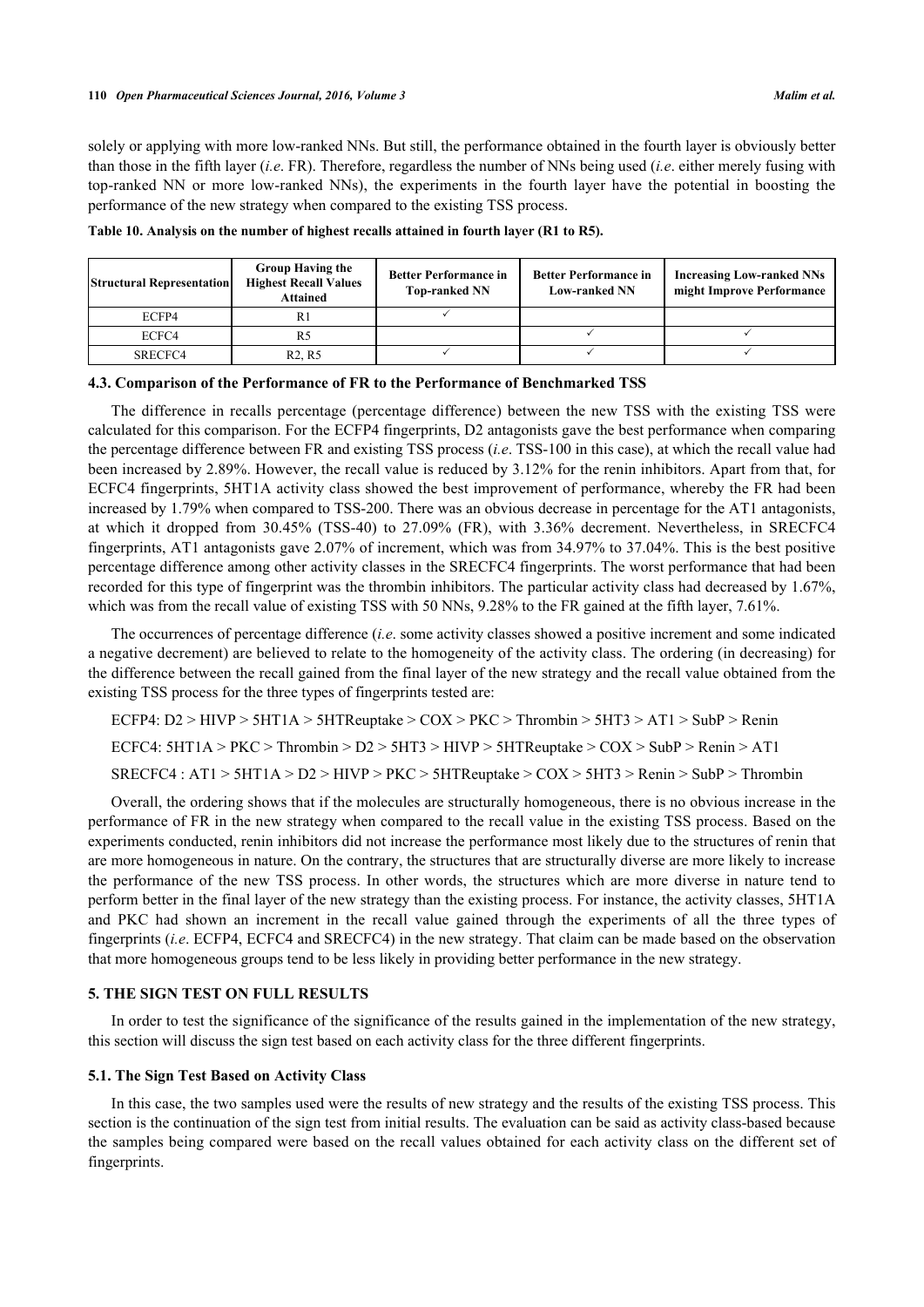The sign test began with a null hypothesis, H0 which stated that the new strategy has the same performance as the existing TSS method. In other words, the new strategy does not boost up the performance of the existing TSS process. The alternative hypothesis, H1 stated that the new strategy outperforms the existing strategy. The size of the samples, N was equal to six because there were six recalls values (*i.e*. R1, R2, R3, R4, R5 and FR) to be compared for each activity class in the three types of fingerprints. Since N was less than 35, the significance level,  $\alpha$  is set to 0.05.

Table **[11](#page-12-0)** demonstrates the above-mentioned on the recalls of the new TSS using ECFP4 fingerprints for 5HT1A class. The number of positive sign was calculated based on the number of positive values gained after deducting the recall value obtained in existing TSS from the recalls gained in the new strategy in a particular activity class based on Tables **[4](#page-7-0)** to **[6](#page-8-0)**. The probability was computed based on the number of positive sign gained. If the value of the probability was less than α, the dataset was considered as significant and H1 is accepted. On the contrary, H0 is accepted if the probability was higher than 0.05 and the dataset was said to be not significant.

Tables **[12](#page-12-1)** to **[14](#page-13-0)** show the results gained after the significance testing for the three fingerprints based on the concept shown in Table **[11](#page-12-0)**. According to Table **[12](#page-12-1)**, there are seven activity classes (*i.e*. 5HT1A, 5HTReuptake, COX, D2, HIVP, PKC and Thrombin) which accepted H1. This is because the value of probability is less than the significance level. However, the activity classes that are not so significant in this case are 5HT3, Renin, SubP and AT1. These four types of classes are categorized under the structurally homogeneous group (refer to Table **[2](#page-6-0)**). Hence, it can be said that the results gained in the new strategy tend to be more significant for the structures that are more diverse in nature for the binary representations.

| <b>Recalls from New Strategy</b> | <b>Recall from Existing TSS</b><br>$(TSS-20)$ | <b>Direction of Difference</b> | <b>Sign</b> |
|----------------------------------|-----------------------------------------------|--------------------------------|-------------|
| 13.74(R1)                        | 13.22                                         | $R1 > TSS-20$                  |             |
| $14.58$ (R2)                     | 13.22                                         | $R2 > TSS-20$                  |             |
| 14.80(R3)                        | 13.22                                         | $R3 > TSS-20$                  |             |
| 14.84(R4)                        | 13.22                                         | $R4 > TSS-20$                  |             |
| $14.06$ (R5)                     | 13.22                                         | $R5 > TSS-20$                  |             |
| $14.68$ (FR)                     | 13.22                                         | $FR > TSS-20$                  |             |

<span id="page-12-0"></span>**Table 11. The sign table based on recalls of the New TSS using ECFP4 for 5HT1A activity class.**

For ECFC4 fingerprints, the number of activity classes showing significant results is seven, including 5HT1A, 5HT3, 5HTReuptake, D2, HIVP, PKC and Thrombin, as shown in Table **[13](#page-13-1)**. All of these seven classes proved that the results gained in the new strategy are significant and hence it boosted up the performance of the existing TSS process. However, there are four activity classes that do not show significant results, whereby COX belongs to structurally diverse group and the other three classes are categorized in more homogeneous groups. Therefore, the significant level for the ECFC4 fingerprint is in the intermediate, which is either homogeneous or diverse groups, both have the potential in providing significant and also non-significant results.

<span id="page-12-1"></span>**Table 12. The sign test based on activity class for ECFP4 fingerprints.**

| <b>Activity Class</b> | Number of<br><b>Positive Sign (i)</b> | Probability<br>P[x > i] | <b>Hypothesis Accepted</b> | Significant    |
|-----------------------|---------------------------------------|-------------------------|----------------------------|----------------|
| 5HT1A                 | <sub>(</sub>                          | 0.015625                | H1                         | Yes            |
| 5HT3                  |                                       | 0.109375                | H <sub>0</sub>             | No             |
| 5HTReuptake           | 6                                     | 0.015625                | H1                         | Yes            |
| AT1                   |                                       | 0.984375                | H <sub>0</sub>             | N <sub>0</sub> |
| COX                   | 6                                     | 0.015625                | H1                         | Yes            |
| D2                    | 6                                     | 0.015625                | H1                         | Yes            |
| <b>HIVP</b>           | 6                                     | 0.015625                | H1                         | Yes            |
| <b>PKC</b>            | 6                                     | 0.015625                | H1                         | Yes            |
| Renin                 | $\overline{\phantom{0}}$              | 0.109375                | H <sub>0</sub>             | N <sub>0</sub> |
| SubP                  | $\mathcal{E}$                         | 0.656250                | H <sub>0</sub>             | No             |
| Thrombin              | 6                                     | 0.015625                | H1                         | Yes            |

Table **[14](#page-13-0)** shows the significance test for SRECFC4 fingerprints based on activity classes. The activity classes that accepted the new strategy performing better than the existing method are 5HT1A, 5HTReuptake, AT1, COX, D2, HIVP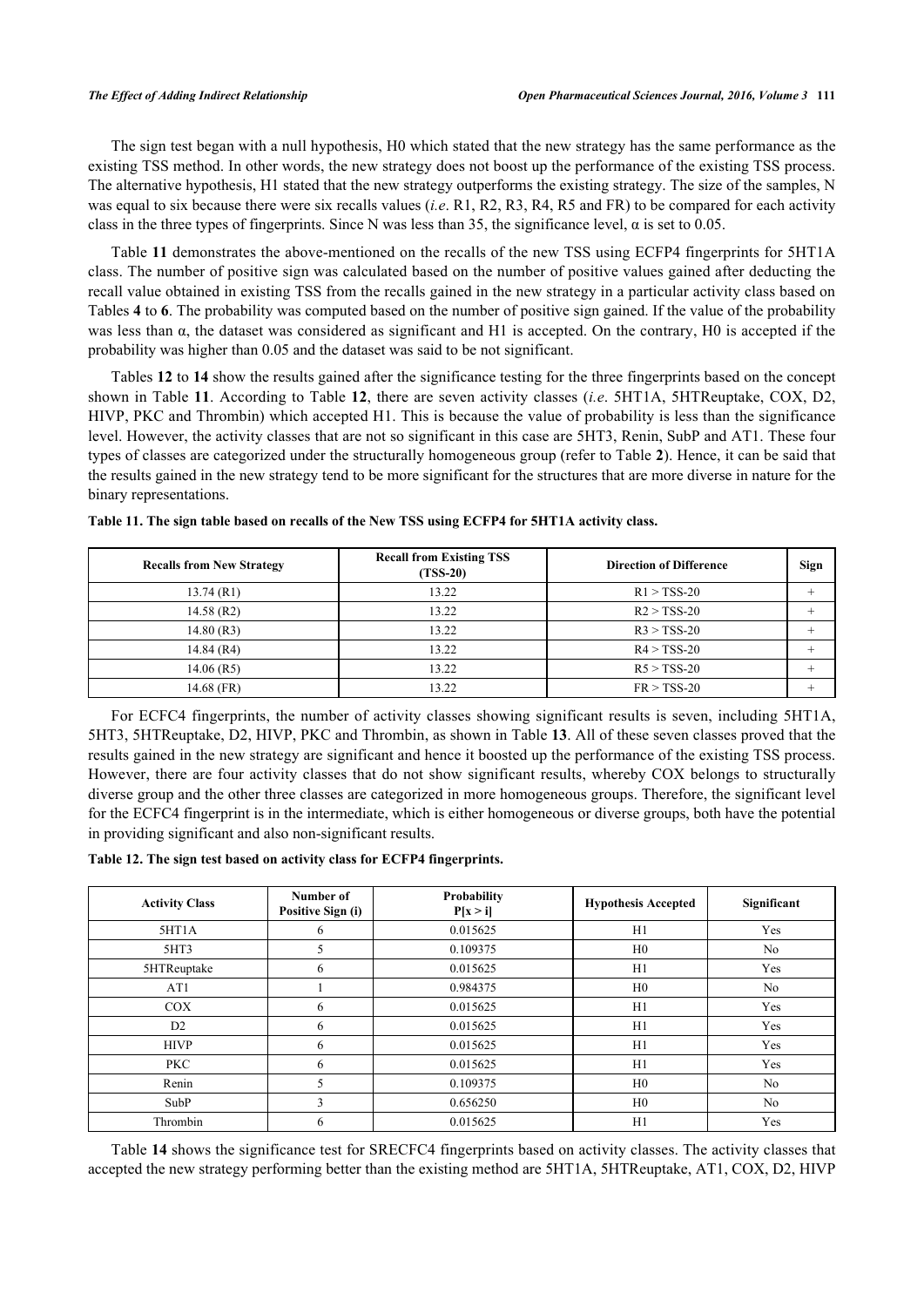<span id="page-13-2"></span>and PKC. These seven classes can be considered as the structurally diverse group, which means diverse groups are more likely to provide significant results than the homogeneous structures. The sign test based on activity classes in the three different types of fingerprints are clearly shown in Fig. (**[6](#page-13-2)**). The probability values less than the significance level (below the red line) are considered as significant results.



**Fig. (6).** The Sign Test based on Activity Class across Different Fingerprints.

Overall, the three types of structural representations consist of seven activity classes that are showing significant results and have accepted the statement that the new strategy has a better performance than the existing TSS method. In other words,  $63.64\%$  ((7/11)  $\times$  100%) of results generated in the new strategy are significant in all the three fingerprints that had been tested. The structures that are more diverse in nature are more likely to generate statistically significant results.The alternative hypothesis accepted is most probably true and it had not occurred by chance.

| <b>Activity Class</b> | Number of<br>Positive Sign (i) | Probability<br>P[x > i] | <b>Hypothesis Accepted</b> | Significant    |
|-----------------------|--------------------------------|-------------------------|----------------------------|----------------|
| 5HT1A                 | 6                              | 0.015625                | H1                         | Yes            |
| 5HT3                  | 6                              | 0.015625                | H1                         | Yes            |
| 5HTReuptake           | 6                              | 0.015625                | H1                         | Yes            |
| AT1                   |                                | 0.984375                | H <sub>0</sub>             | N <sub>0</sub> |
| COX                   | 4                              | 0.343750                | H <sub>0</sub>             | No             |
| D2                    | 6                              | 0.015625                | H1                         | Yes            |
| <b>HIVP</b>           | 6                              | 0.015625                | H1                         | Yes            |
| <b>PKC</b>            | 6                              | 0.015625                | H1                         | Yes            |
| Renin                 |                                | 0.984375                | H <sub>0</sub>             | No             |
| <b>SubP</b>           | 4                              | 0.343750                | H <sub>0</sub>             | N <sub>0</sub> |
| Thrombin              | 6                              | 0.015625                | H1                         | Yes            |

<span id="page-13-1"></span>**Table 13. The sign test based on activity class for ECFC4 fingerprints.**

<span id="page-13-0"></span>**Table 14. The sign test based on activity class for SRECFC4 fingerprints.**

| <b>Activity Class</b> | Number of<br>Positive Sign (i) | Probability<br>P[x > i] | <b>Hypothesis Accepted</b> | Significant    |
|-----------------------|--------------------------------|-------------------------|----------------------------|----------------|
| 5HT1A                 |                                | 0.015625                | H1                         | Yes            |
| 5HT3                  |                                | 0.109375                | H0                         | N <sub>0</sub> |
| 5HTReuptake           |                                | 0.015625                | H1                         | Yes            |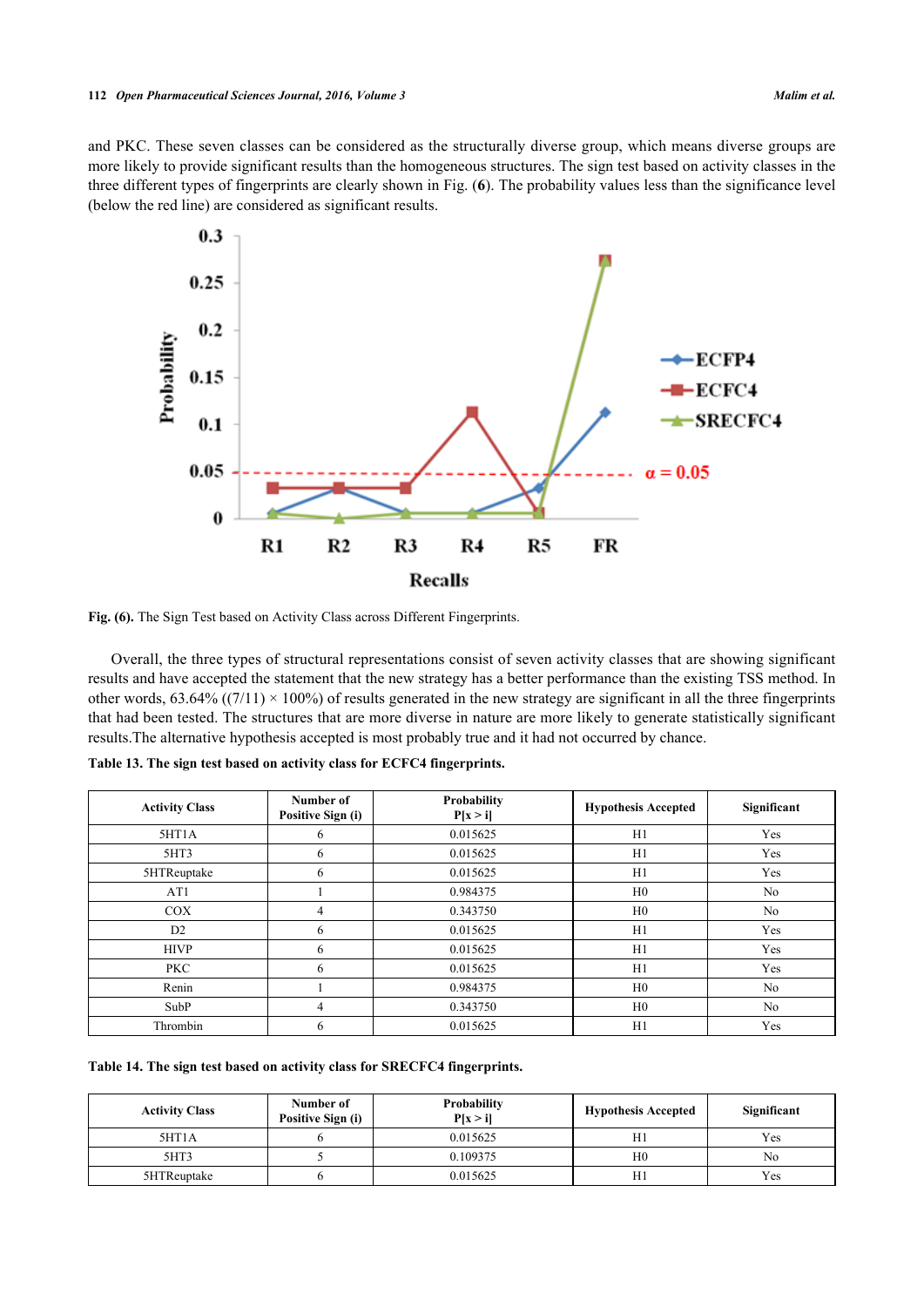| (Table 36) contd |  |
|------------------|--|
|------------------|--|

| <b>Activity Class</b> | Number of<br>Positive Sign (i) | Probability<br>P[x > i] | <b>Hypothesis Accepted</b> | Significant    |
|-----------------------|--------------------------------|-------------------------|----------------------------|----------------|
| AT1                   |                                | 0.015625                | H1                         | Yes            |
| <b>COX</b>            |                                | 0.015625                | H1                         | Yes            |
| D2                    |                                | 0.015625                | H1                         | Yes            |
| <b>HIVP</b>           |                                | 0.015625                | H1                         | Yes            |
| <b>PKC</b>            |                                | 0.015625                | H1                         | Yes            |
| Renin                 |                                | 0.984375                | H <sub>0</sub>             | N <sub>0</sub> |
| SubP                  |                                | 0.109375                | H <sub>0</sub>             | No             |
| Thrombin              |                                | 0.109375                | H <sub>0</sub>             | No             |

#### **5.2. The Sign Test Based on Recall Values**

The sign test in this section was conducted based on the recall value from the existing TSS and the six recalls gained in the new strategy. Each of the six recalls underwent the sign test separately in this case. This evaluation can also be referred to as recall value-based, which is the opposite of Section 5.1.

At first, the null hypothesis, H0 stated that both R1 and existing TSS have the same performance, which means R1 gained in the new strategy do not generate higher recall value. However, the alternative hypothesis, H1 mentioned that R1 has a better performance than the existing TSS. The term of R1 in both the hypothesis kept on changing depending on the recalls being compared (*i.e*. R2, R3, R4, R5 and FR). The size of the samples, N was equal to eleven, as there were eleven results for each of the recalls (*i.e*. R1 to FR) gained from the new strategy across the three different structural representations. The significance level,  $\alpha$  will be set at 0.05 since N was less than 35.

Table **[15](#page-14-0)** demonstrates the sign table that acted as the concept in generating Tables **[16](#page-15-0)** to **[18](#page-15-1)**, the results of the sign test based on the recall values for the three fingerprints being tested. According to Table **[11](#page-12-0)**, the number of positive sign is calculated based on the number of R1 exceeds the recalls from the existing TSS process. For the dataset with the number of positive sign greater than or equal to nine, the results gained from the new strategy are said to be significant.

| <b>Activity Class</b> | <b>Recalls from New</b><br><b>Strategy</b> (R1) | <b>Recall from Existing TSS</b> | <b>Direction of Difference</b> | Sign   |
|-----------------------|-------------------------------------------------|---------------------------------|--------------------------------|--------|
| 5HT1A                 | 13.74                                           | 13.22(20)                       | $R1 > TSS-20$                  | $^{+}$ |
| 5HT3                  | 16.94                                           | 15.82(100)                      | $R1 > TSS-100$                 | $^{+}$ |
| 5HT<br>Reuptake       | 9.25                                            | 7.02(10)                        | $R1 > TSS-10$                  |        |
| AT1                   | 34.97                                           | 35.71(15)                       | $R1 < TSS-15$                  |        |
| COX                   | 6.90                                            | 5.27(10)                        | $R1 > TSS-10$                  | $^{+}$ |
| D2                    | 11.45                                           | 9.72(100)                       | $R1 > TSS-100$                 | $^{+}$ |
| <b>HIVP</b>           | 20.26                                           | 15.69(5)                        | $R1 > TSS-5$                   | $^{+}$ |
| <b>PKC</b>            | 9.98                                            | 8.70(5)                         | $R1 > TSS-5$                   | $^{+}$ |
| SubP                  | 52.64                                           | 51.06(40)                       | $R1 > TSS-40$                  | $^{+}$ |
| Renin                 | 13.93                                           | 13.60(50)                       | $R1 > TSS-50$                  | $^{+}$ |
| Thrombin              | 13.08                                           | 9.98(15)                        | $R1 > TSS-15$                  |        |

<span id="page-14-0"></span>**Table 15. The sign table based on the recall values.**

According to Table **[16](#page-15-0)**, all of the recall values gained at the fourth layer of the new strategy are better than the existing TSS method, whereby the recall values are higher. The recalls obtained in the new strategy are said to be statistically significant in ECFP4 fingerprint except the recalls gained at the fifth layer (FR). R1, R3 and R4 are more significant than R2 and R5 as the values of the probability are lower when compared to the significance level, which is 0.05.

<span id="page-14-1"></span>For ECFC4 fingerprint (Table **[17](#page-15-2)**), R1, R2, R3, R4 and R5 generated significant results. However, among the recalls gained at the fourth layer, R5 shows the most significant results, which indicated that low-ranked NN performed better than the high-ranked NN in the ECFC4 fingerprints. Hence, there is a potential in taking more low-ranked NN in ECFC4 in order to generate more significant results. The recalls gained at the final layer still did not provide significant results.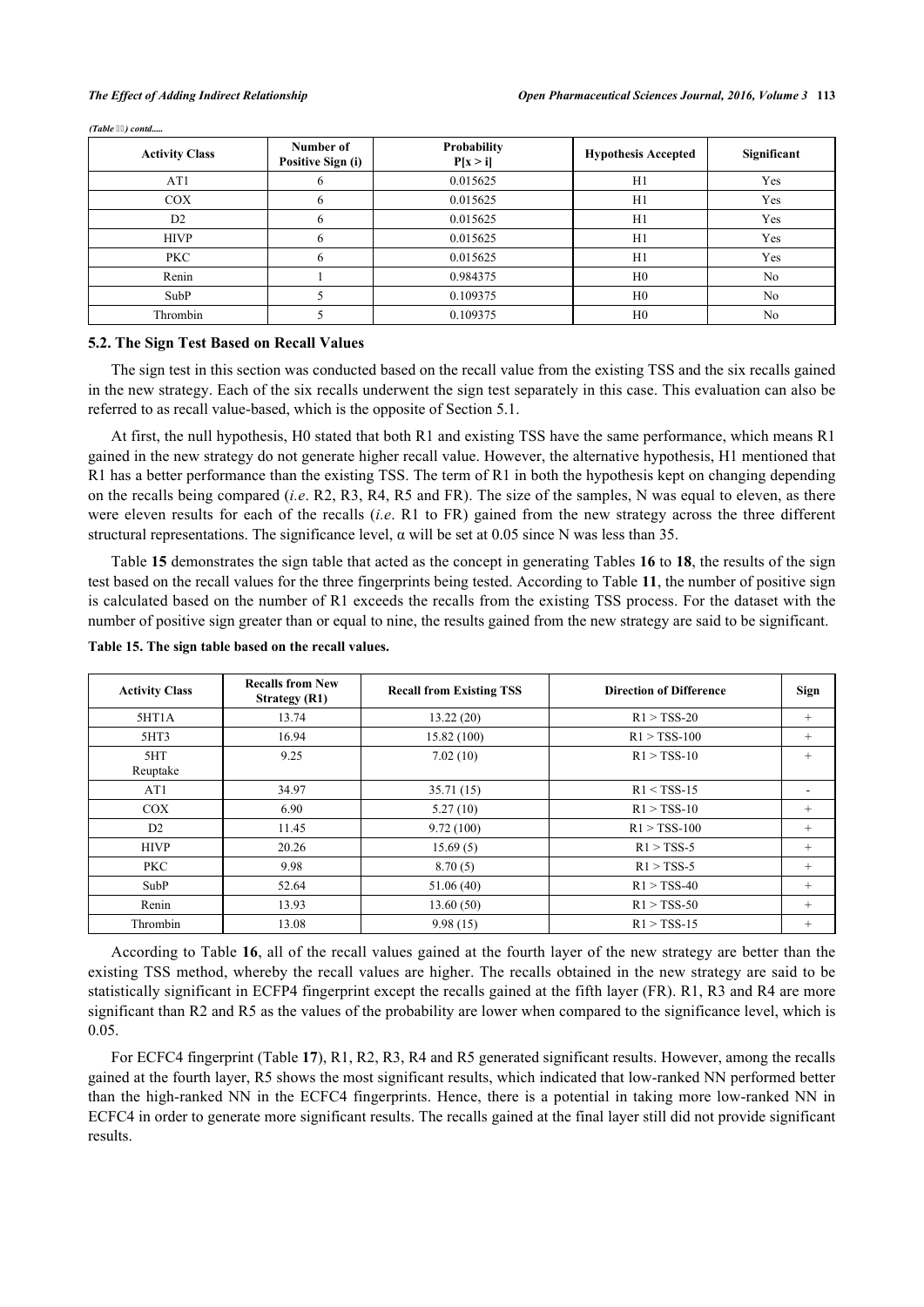



Table **[18](#page-15-1)** shows that FR gained at the fifth layer for SRECFC4 did not produce significant results when it was compared to the recalls of the existing TSS. The significance level is distributed evenly among R1 to R5 when compared to ECFP4 and ECFC4 fingerprints. All of the recalls at fourth layer did provide significant results, at which it is also agreeing that the new strategy has better performance than the existing TSS process. It is believed that retrieving top-ranked or more low-ranked NNs also contributed in generating significant results in the SRECFC4 fingerprints.

| Recall         | <b>Number of Positive</b><br>Sign $(i)$ | Probability<br>P[x > i] | <b>Hypothesis Accepted</b> | Significant |
|----------------|-----------------------------------------|-------------------------|----------------------------|-------------|
| R1             | 10                                      | 0.005859375             | H1                         | Yes         |
| R <sub>2</sub> |                                         | 0.032714843             | H1                         | Yes         |
| R <sub>3</sub> | 10                                      | 0.005859375             | H1                         | Yes         |
| R4             | l O                                     | 0.005859375             | H1                         | Yes         |
| R5             |                                         | 0.032714843             | H1                         | Yes         |
| RF             |                                         | 0.113281250             | H <sub>0</sub>             | No          |

<span id="page-15-0"></span>**Table 16. The sign test based on recalls for ECFP4 fingerprints.**

<span id="page-15-2"></span>**Table 17. The sign test based on recalls for ECFC4 fingerprints.**

| Recall         | <b>Number of Positive</b><br>Sign $(i)$ | Probability<br>P[x > i] | <b>Hypothesis Accepted</b> | Significant |
|----------------|-----------------------------------------|-------------------------|----------------------------|-------------|
| R <sub>1</sub> |                                         | 0.032714843             | H1                         | Yes         |
| R <sub>2</sub> |                                         | 0.032714843             | H1                         | Yes         |
| R <sub>3</sub> |                                         | 0.032714843             | H1                         | Yes         |
| R <sub>4</sub> |                                         | 0.113281250             | H <sub>0</sub>             | No          |
| R <sub>5</sub> | 10                                      | 0.005859375             | H1                         | Yes         |
| <b>FR</b>      |                                         | 0.274414062             | H <sub>0</sub>             | No          |

<span id="page-15-1"></span>**Table 18. The sign test based on recalls for SRECFC4 fingerprints.**

| Recall | $\sim$<br>Number of Positive Sign | .<br>Probability<br>P[x] | <b>Hypothesis Accepted</b> | $\sim$<br>Significant |
|--------|-----------------------------------|--------------------------|----------------------------|-----------------------|
|--------|-----------------------------------|--------------------------|----------------------------|-----------------------|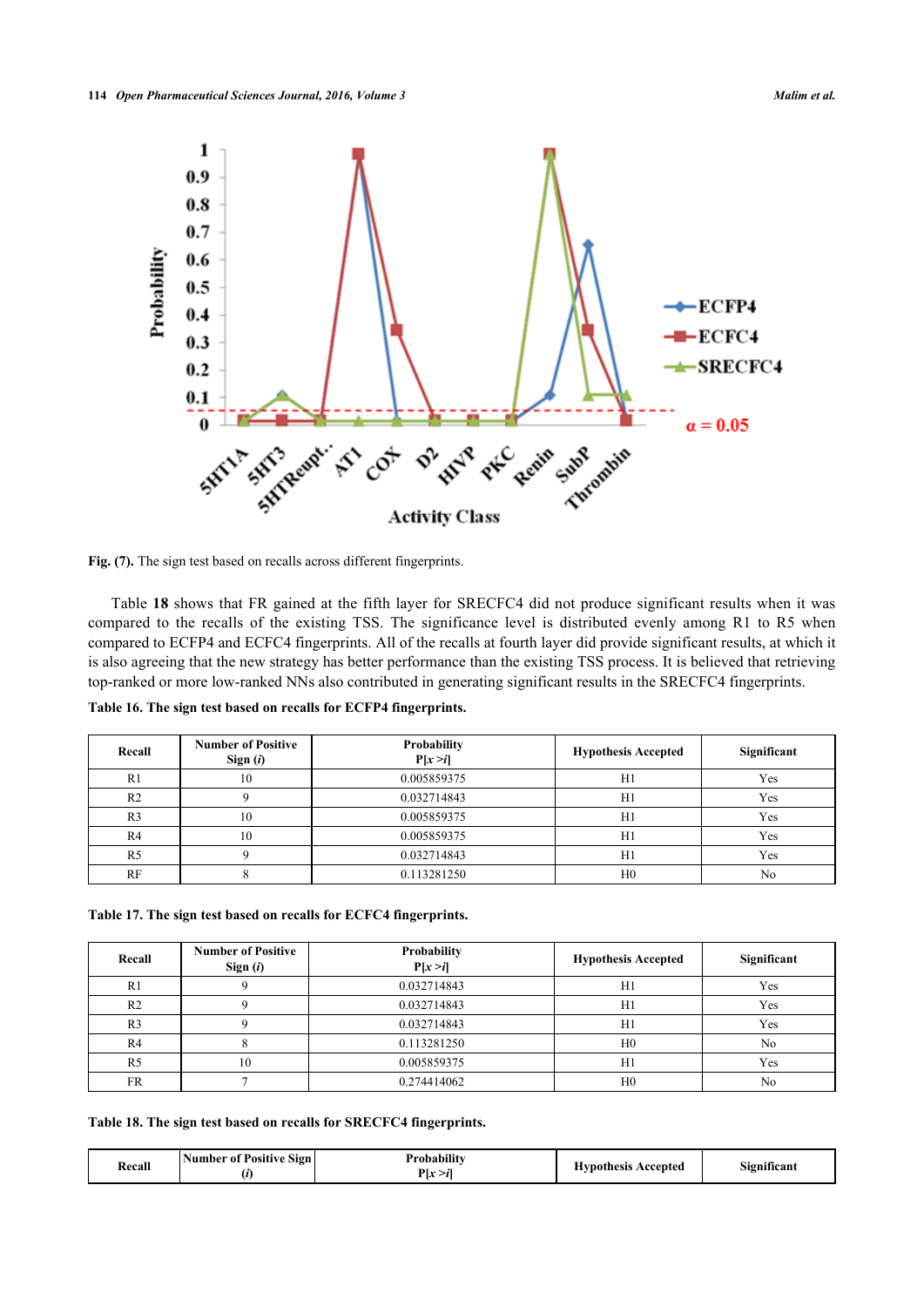| Recall         | Number of Positive Sign<br>ι, | <b>Probability</b><br>P[x > i] | <b>Hypothesis Accepted</b> | Significant    |
|----------------|-------------------------------|--------------------------------|----------------------------|----------------|
| R1             | 10                            | 0.005859375                    | H1                         | Yes            |
| R <sub>2</sub> |                               | 0.000488281                    | H1                         | Yes            |
| R <sub>3</sub> | 10                            | 0.005859375                    | H1                         | Yes            |
| R4             | 10                            | 0.005859375                    | H1                         | Yes            |
| R <sub>5</sub> | 10                            | 0.005859375                    | H1                         | Yes            |
| <b>FR</b>      |                               | 0.274414062                    | H <sub>0</sub>             | N <sub>0</sub> |

As a whole, R1 to R5 (recalls at the fourth layer) generated significant results in all the three types of fingerprints, as shown in Fig. (**[7](#page-14-1)**). Results at the fourth layer are more significant than results at the fifth layer as the FR (fifth layer's results) only provide nearly significant results. Hence, there is no useful meaning in adding the final layer to the new strategy as the recalls gained at the fourth layer have already shown statistically significant results. The results at the fourth layer did not solely occur due to chance.

# **CONCLUSION**

*(Table ) contd.....*

The implementation of new strategy has demonstrated that there had been an increment in the recall performance when compared to the existing TSS strategy. The recall values obtained in the new strategy were higher than the existing method, indicating that the new strategy is worth implementing and it can be further tested with other combination sets of the main elements used (*i.e*. structural representations, similarity coefficients, fusion rules and number of nearest neighbors used). The new strategy had a better performance than the existing TSS strategy in every activity class using the three different fingerprints (ECFP4, ECFC4 and SRECFC4) that were being tested in the experiments. The new strategy also showed a higher percentage of increase for activity classes that are structurally diverse and contrastingly lower percentage of increase for groups that are structurally homogeneous. The sign test also proved that the results obtained is significant (probably true) and not due to chance. The recalls gained at the fourth layer were more significant than the recalls obtained in the fifth layer of the new strategy implemented.

# **CONFLICT OF INTEREST**

The authors confirm that this article content has no conflict of interest.

## **ACKNOWLEDGEMENTS**

We would like to thank Universiti Sains Malaysia for providing facilities and funding.

# **REFERENCES**

- <span id="page-16-0"></span>[1] Brown N. Chemoinformatics: An introduction for computer scientists. ACM Comput Surv 2009; 41: 1-38. [\[http://dx.doi.org/10.1145/1459352.1459353\]](http://dx.doi.org/10.1145/1459352.1459353)
- <span id="page-16-1"></span>[2] Willett P, Barnard JM, Downs GM. Chemical similarity searching. J Chem Inf Comput Sci 1998; 38: 983-96. [\[http://dx.doi.org/10.1021/ci9800211\]](http://dx.doi.org/10.1021/ci9800211)
- <span id="page-16-2"></span>[3] Johnson MA, Maggiora GM. Concepts and applications of molecular similarity. Wiley 1990.
- <span id="page-16-3"></span>[4] Willett P. Similarity-based virtual screening using 2D fingerprints. Drug Discov Today 2006; 11(23-24): 1046-53. [\[http://dx.doi.org/10.1016/j.drudis.2006.10.005](http://dx.doi.org/10.1016/j.drudis.2006.10.005)] [PMID: [17129822\]](http://www.ncbi.nlm.nih.gov/pubmed/17129822)
- <span id="page-16-4"></span>[5] Patterson DE, Cramer RD, Ferguson AM, Clark RD, Weinberger LE. Neighborhood behavior: a useful concept for validation of "molecular diversity" descriptors. J Med Chem 1996; 39(16): 3049-59. [\[http://dx.doi.org/10.1021/jm960290n](http://dx.doi.org/10.1021/jm960290n)] [PMID: [8759626\]](http://www.ncbi.nlm.nih.gov/pubmed/8759626)
- <span id="page-16-5"></span>[6] Martin YC, Kofron JL, Traphagen LM. Do structurally similar molecules have similar biological activity? J Med Chem 2002; 45(19): 4350-8. [\[http://dx.doi.org/10.1021/jm020155c\]](http://dx.doi.org/10.1021/jm020155c) [PMID: [12213076](http://www.ncbi.nlm.nih.gov/pubmed/12213076)]
- <span id="page-16-6"></span>[7] Perekhodtsev GD. Neighborhood behavior: Validation of two-dimensional molecular similarity as a predictor of similar biological activities and docking scores. QSAR Comb Sci 2007; 26: 346-51. [\[http://dx.doi.org/10.1002/qsar.200610052](http://dx.doi.org/10.1002/qsar.200610052)]
- <span id="page-16-7"></span>[8] Todeschini R, Consonni V, Xiang H, Holliday J, Buscema M, Willett P. Similarity coefficients for binary chemoinformatics data: overview and extended comparison using simulated and real data sets. J Chem Inf Model 2012; 52(11): 2884-901. [\[http://dx.doi.org/10.1021/ci300261r](http://dx.doi.org/10.1021/ci300261r)] [PMID: [23078167\]](http://www.ncbi.nlm.nih.gov/pubmed/23078167)
- <span id="page-16-8"></span>[9] Hassan M, Brown RD, Varma-O'brien S, Rogers D. Cheminformatics analysis and learning in a data pipelining environment. Mol Divers 2006; 10(3): 283-99. [\[http://dx.doi.org/10.1007/s11030-006-9041-5\]](http://dx.doi.org/10.1007/s11030-006-9041-5) [PMID: [17031533](http://www.ncbi.nlm.nih.gov/pubmed/17031533)]